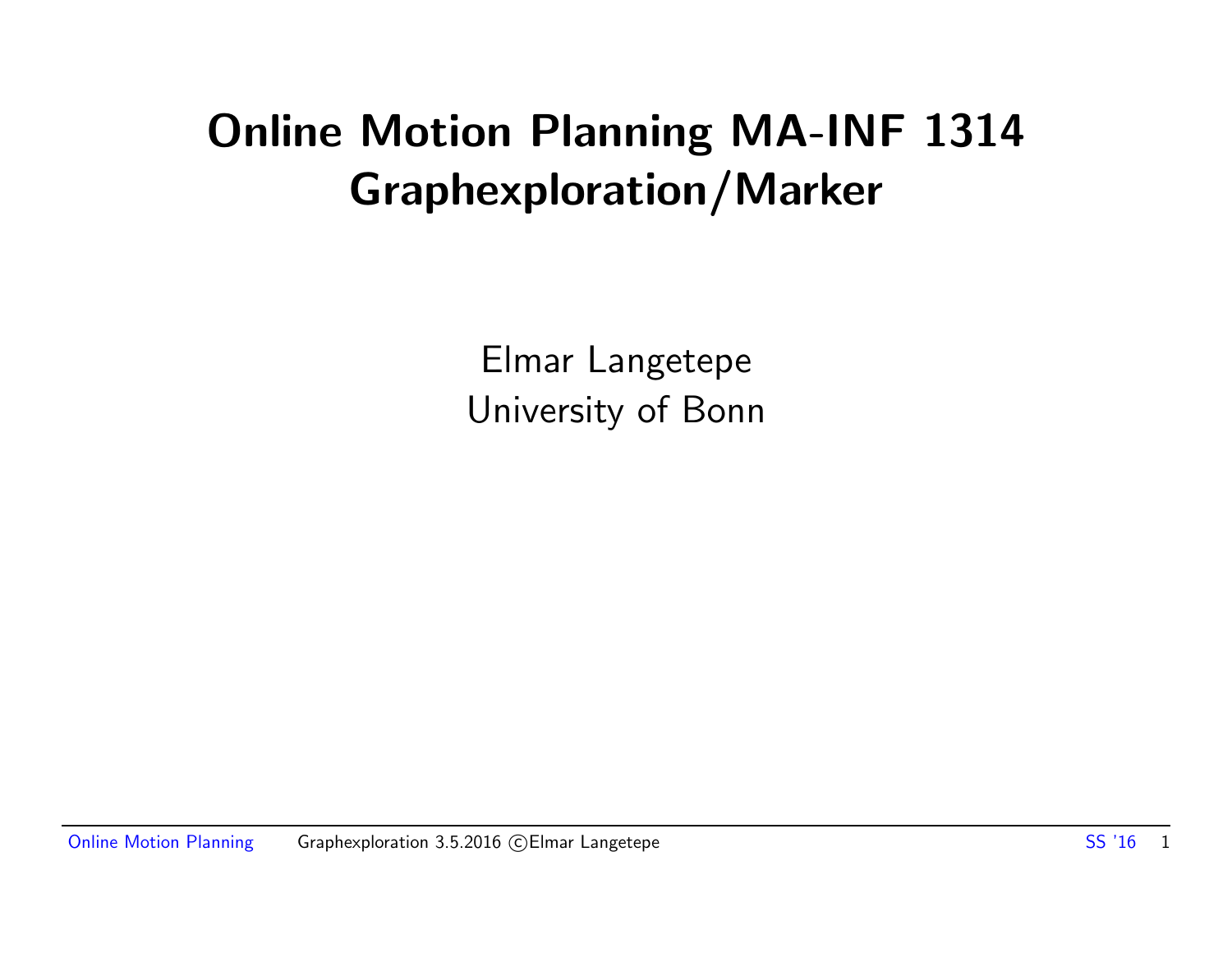## Repetition: CFS Algorithm Invariants Lemma

Execution CFS–Algorithm, properties hold:  $\blacksquare$ 

- i) Any incomplete vertex belongs to a tree in  $\mathcal{T}$ .
- ii) There is always an incomplete vertex with  $v\in V^*$  with  $d_{G^*}(s, v) \leq r$ , until  $G^* \neq G$ .
- iii) For any chosen root vertex  $s_i\colon\thinspace d_{G^*}(s,s_i)\leq r.$
- iv) After pruning  $T_i$  is fully explored by DFS. All trees  $T\in\mathcal{T}$  have size  $|T| \geq \frac{\alpha r}{4}$ .
- v) All trees  $T \in \mathcal{T}$  are disjoint (w.r.t. edges)  $\blacksquare$
- Proof:  $\mathbf{i}$ ) and v) simply hold by construction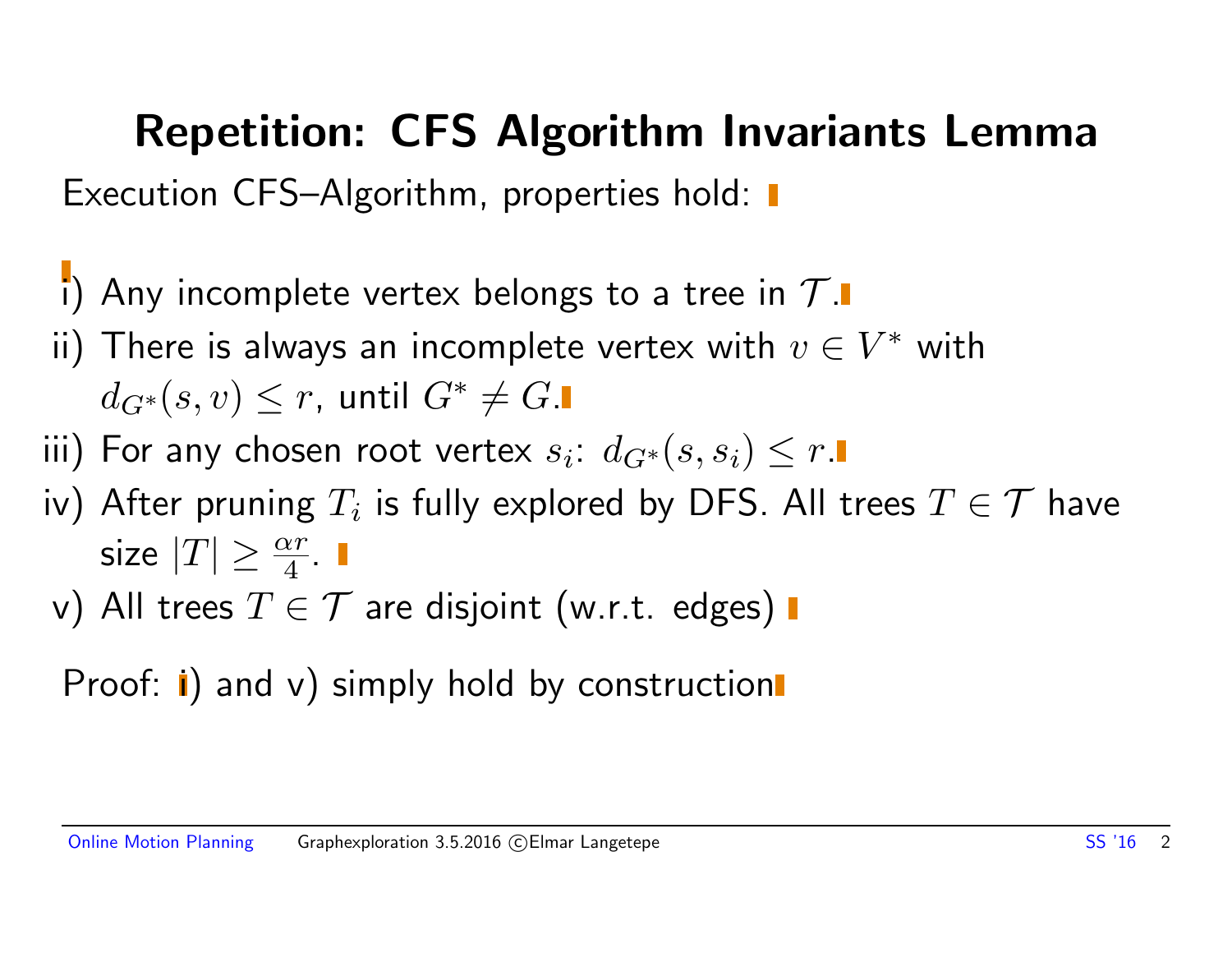# Rep Analysis Theorem/Corollary

CFS–Algorithm known depth  $r$   $(4 + \frac{8}{\alpha})$ –competitive/cost  $\Theta(|E|+|V|/\alpha)$  .

über Teilbäume  $T_R$ 

- Subtree  $T_R$ , cost
- $K_1(T_R)$ : path from s to  $s_i$  in  $G^*$
- $K_2(T_R)$ : DFS,  $K_3(T_R)$ : bDFS (Graph!)
- $\bullet\, \sum K_3(T_R) \leq 2\cdot |E|$  bDFS global  $T_R$
- $\bullet$   $\sum$  $T_R$  $K_2(T_R)=\sum$  $T_R$  $2 \cdot |T_R| \leq 2 \cdot |E|$ , DFS, disjoint
- $\sum K_1(T_R) \leq \sum 2r \leq \frac{8}{\alpha}$  $T_R$  $T_R$  $\frac{8}{\alpha} \sum_{n} |T_R| \leq \frac{8}{\alpha} |E|$  $T_R$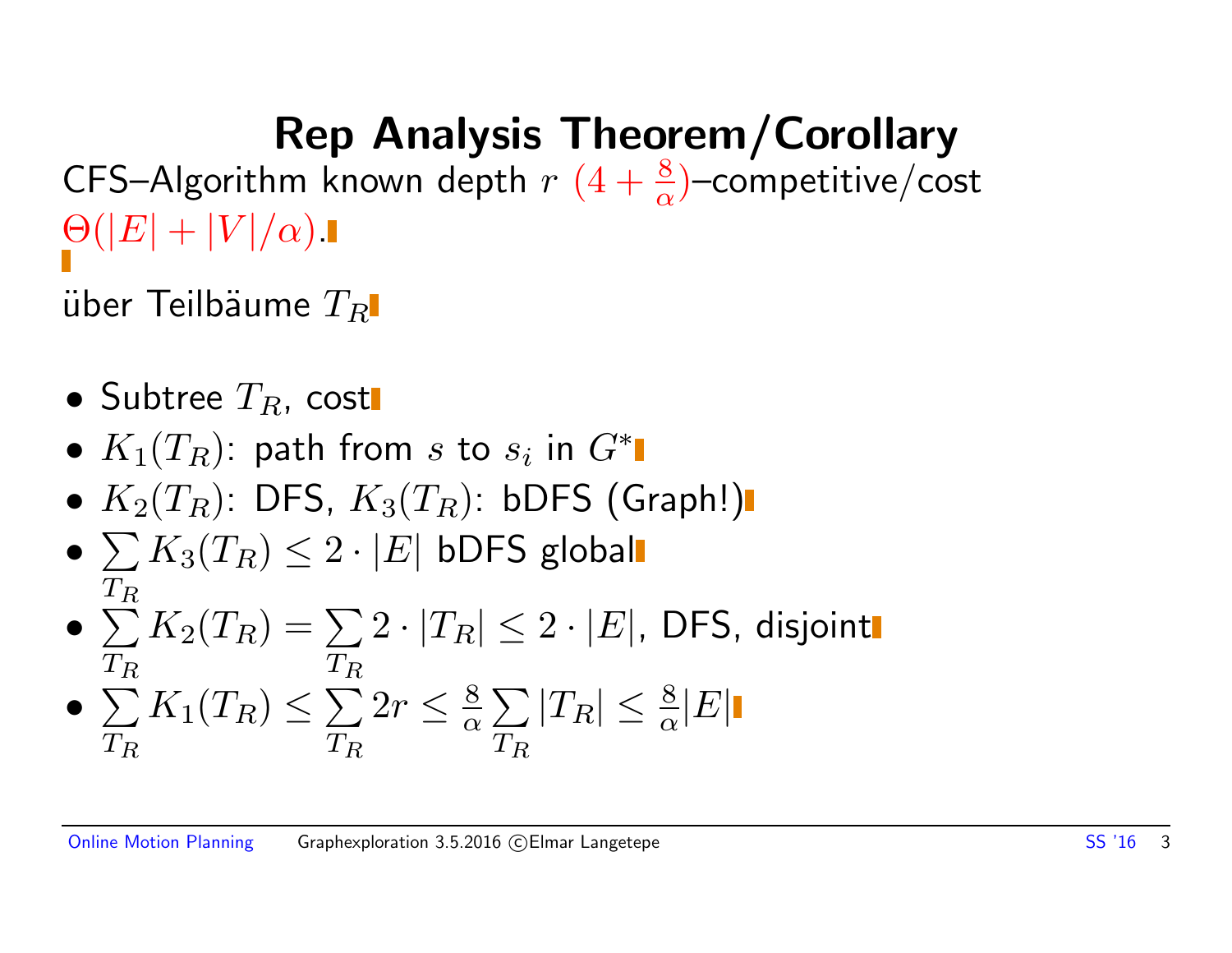## Rep: Graphenexploration, unknown depth  $r$

- Doubling-Heuristic:  $O(|E| + \log r|V|)$  steps Schritte, Corollary
- Adjust prune/explore with current value  $d_{G^*}(s,s_i)$
- $\bullet$  prune $(T_i,~s_i,~\frac{\alpha d_{G^*}(s,s_i)}{4})$  $\frac{q_{s}(s,s_{i})}{4}, \frac{9\alpha d_{G^{*}}(s,s_{i})}{16}$  )
- explore $(\mathcal{T}, T_i, s_i, (1+\alpha)d_{G^*}(s,s_i))$
- Lemma iv): Rest of  $T_i$  fully explored by DFS, all  $T \in \mathcal{T}$  have size  $|T| \geq \frac{d_{G^*}(s,T)\alpha}{4}$
- Theorem/Corollary CFS–Algorithm unknown depth  $R$  is  $(4+\frac{8}{\alpha})$ -competitive/has cost  $\Theta(|E|+|V|/\alpha)$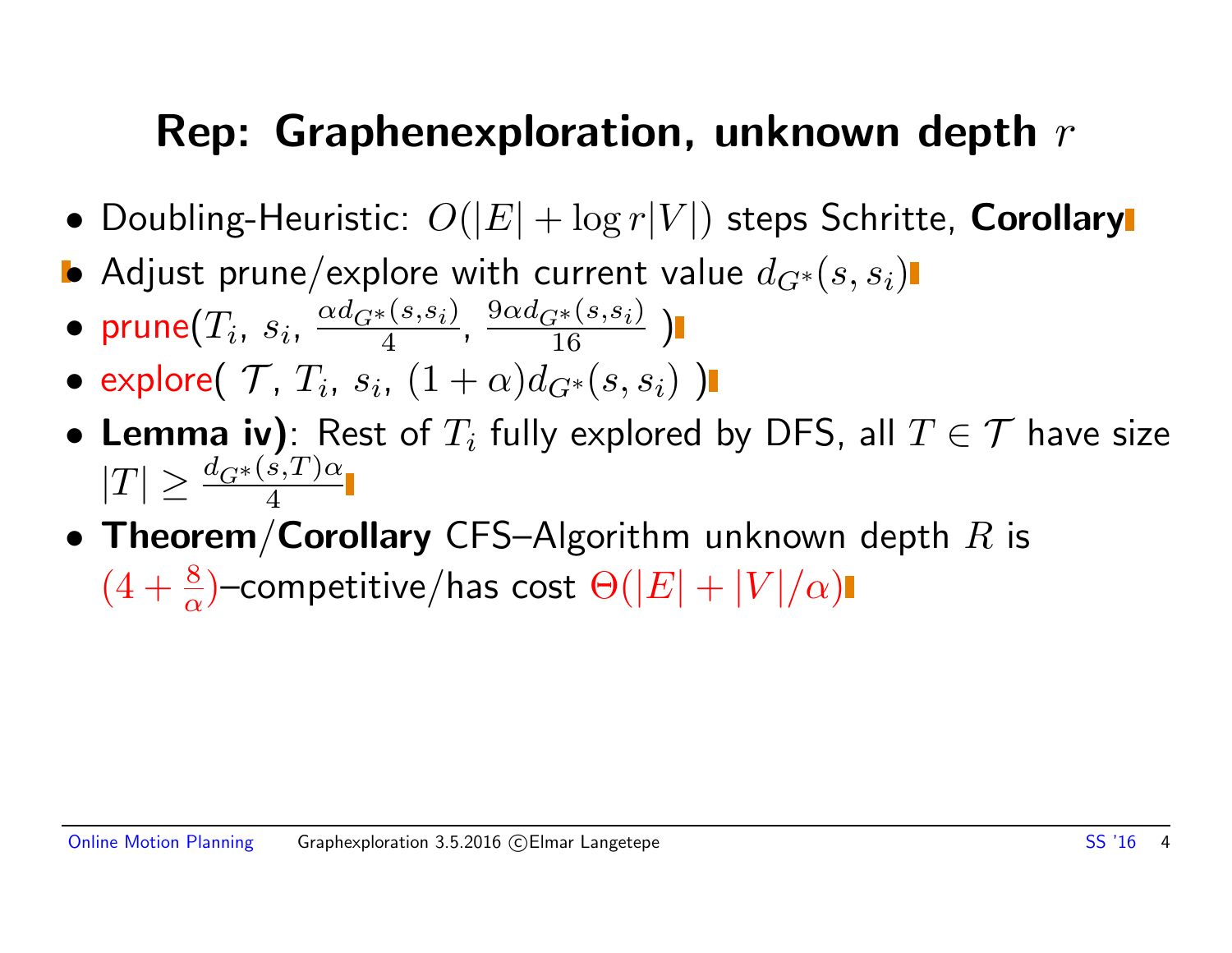### Look-ahead  $\alpha \cdot r$  necessary

Lower bound  $\Omega(|E|^{1+\epsilon})$  Offline accumulator variant, if look-ahead is smaller than linear in  $r$  (constant).

- $2r$  is not sufficient: At least  $2r + 1!$
- With  $2r + o(r)$  not effizient! (small-o notation!)
- **•** Graph: path and clique, beyond linear
- Accumulator size  $n + f(n)$ :  $\Omega$  $\left( \frac{n^3}{\cdot} \right)$  $f(n)$  $\setminus$ Schritte!
- $|E| \in C \cdot n^2$ ,  $f(n) = n^{1-\epsilon}$
- Conjecture:  $r + o(r)$  is not sufficient for tether variant. Open!!

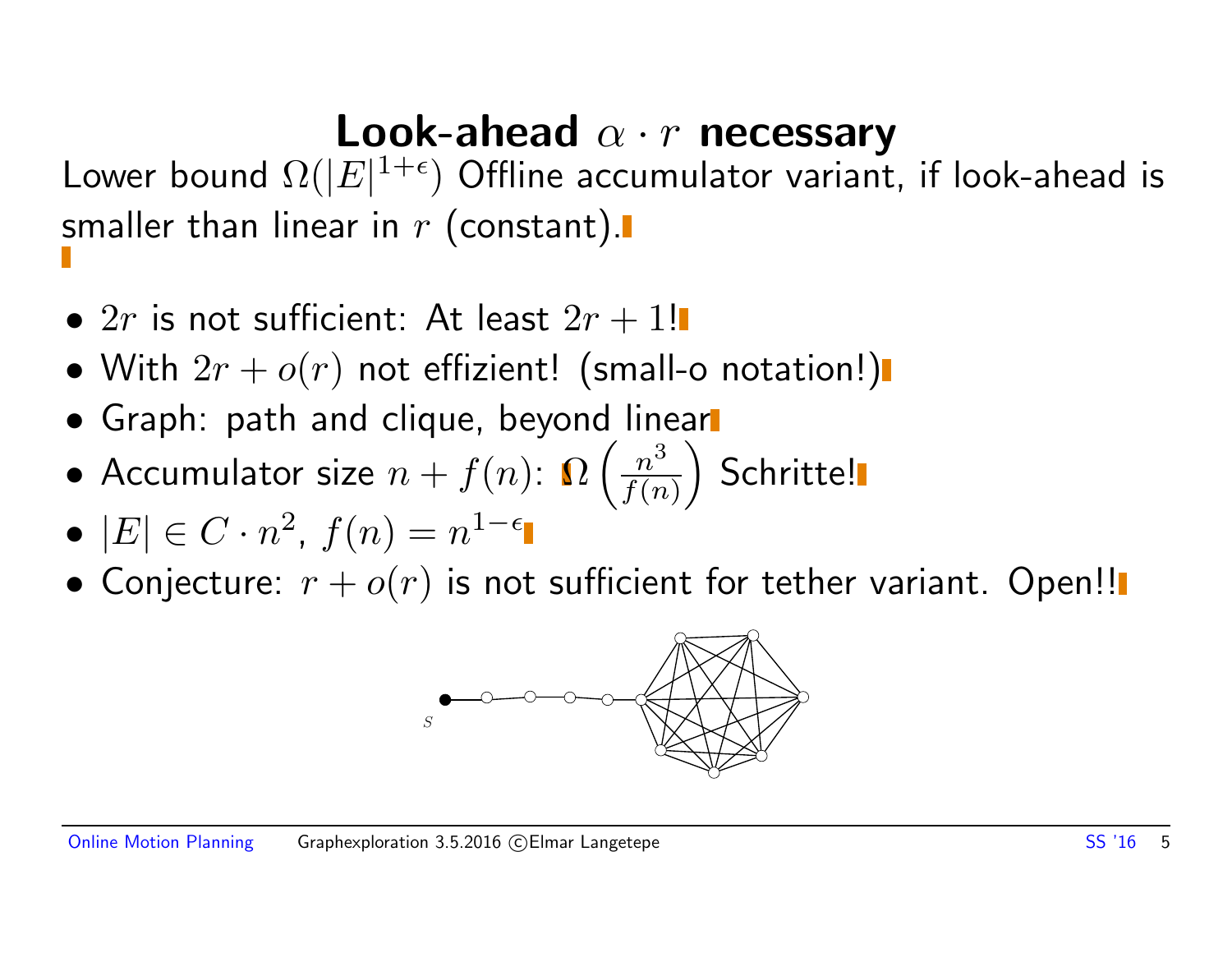#### Look-ahead  $\alpha \cdot r$  necessary

Lemma For the accumulator variant with accumulator size of  $2r+d$  for constant  $d$  there are examples where  $\Omega(|E|^{\frac{3}{2}})$  exploration steps are necessary.  $\blacksquare$ 

Proof: Blackboard!

Note: It can still be competitive!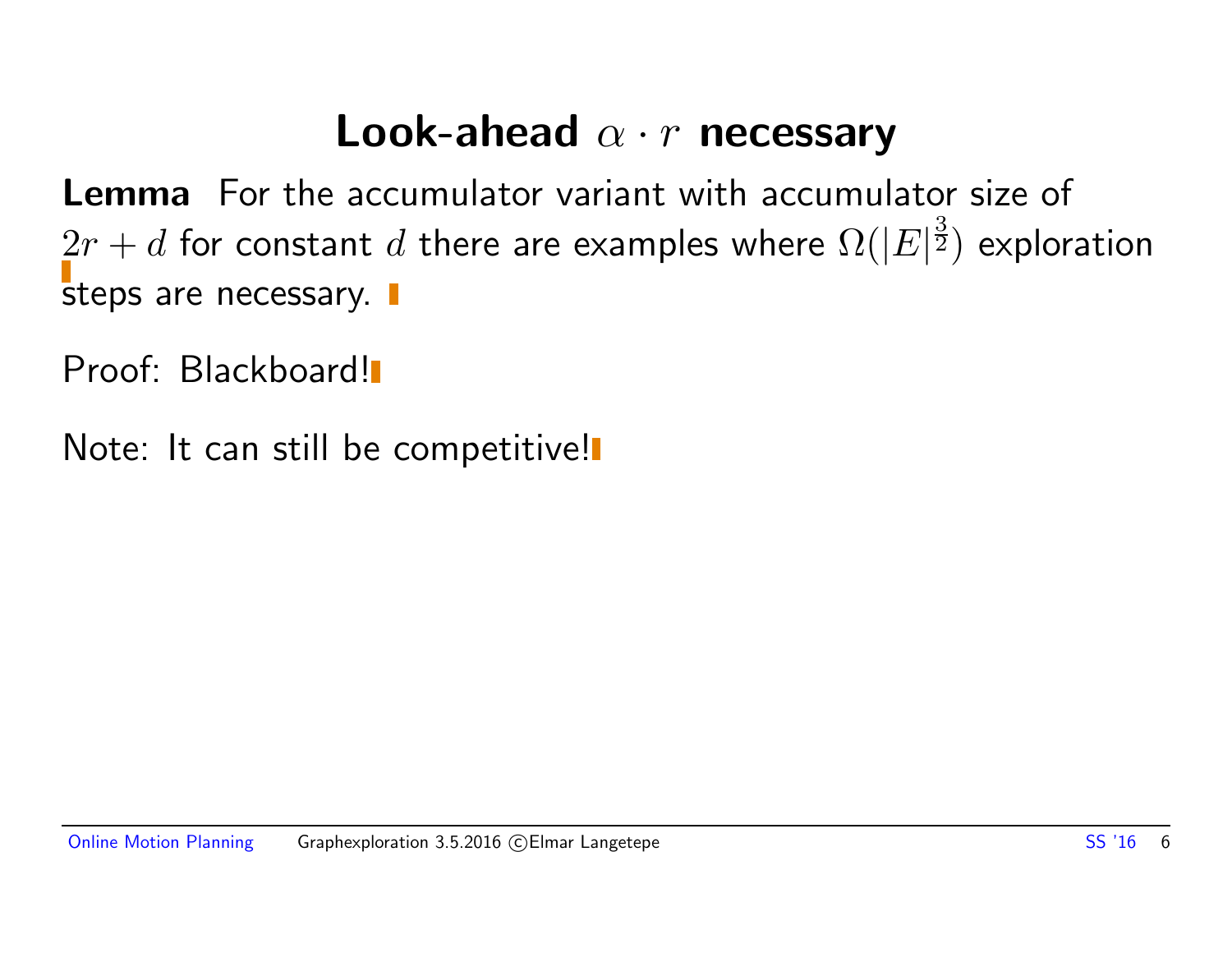# Offline cost?

- Mechanical cost/Computational cost
- **•** Build the spanning trees
- Move along the shortest path
- Merge the trees
- DFS/bDFS
- Not all linear
- Exercise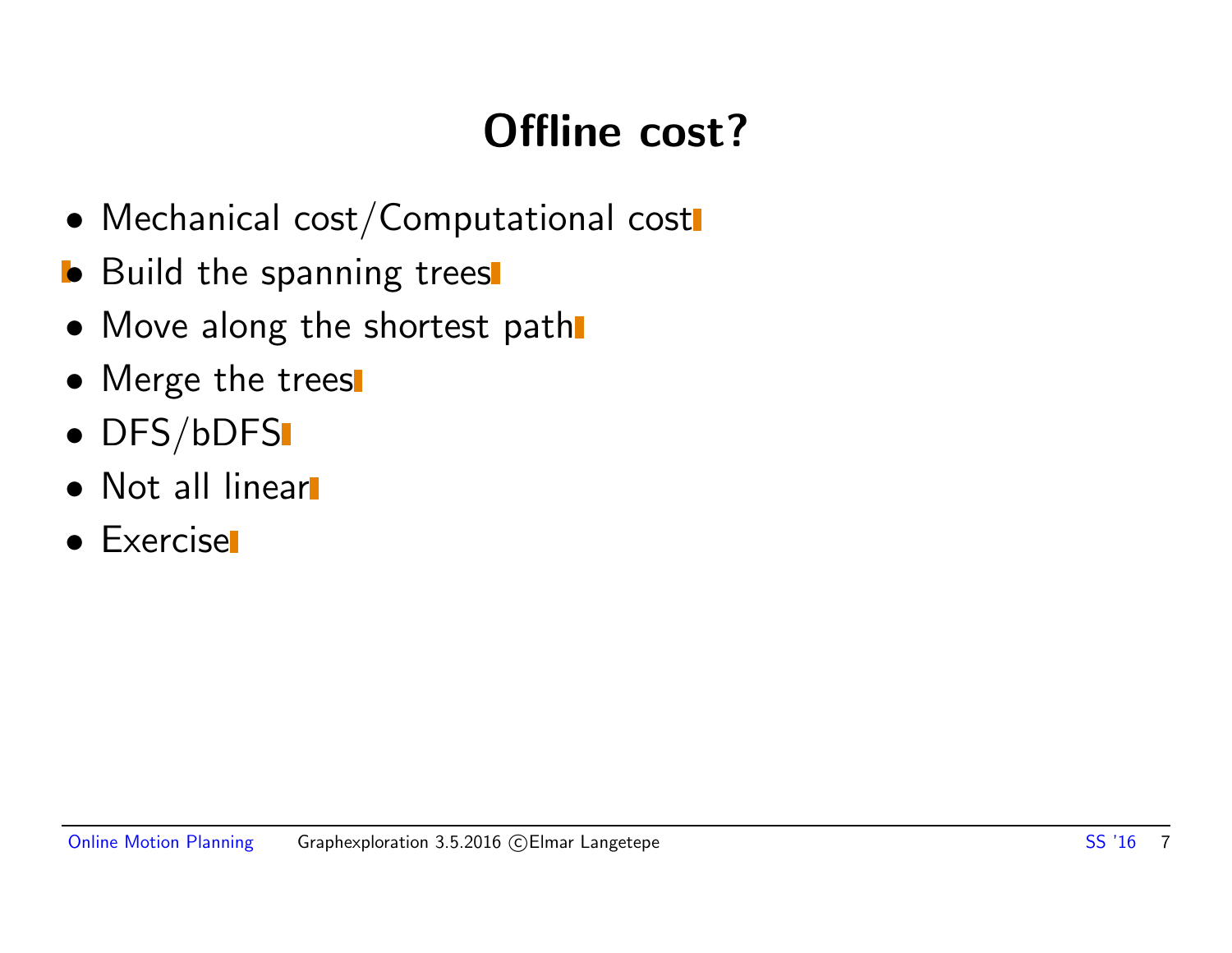# Different model

- Vertices/Edges have been marked
- **•** As a landmark
- Assume: This is not possible! How to distinguish?
- Vertices cannot be distinguished immediately!
- Local order of the edges is given
- May be not a planar embedding!
- Given:  $G = (V, E, S)$ , S cyclic orders!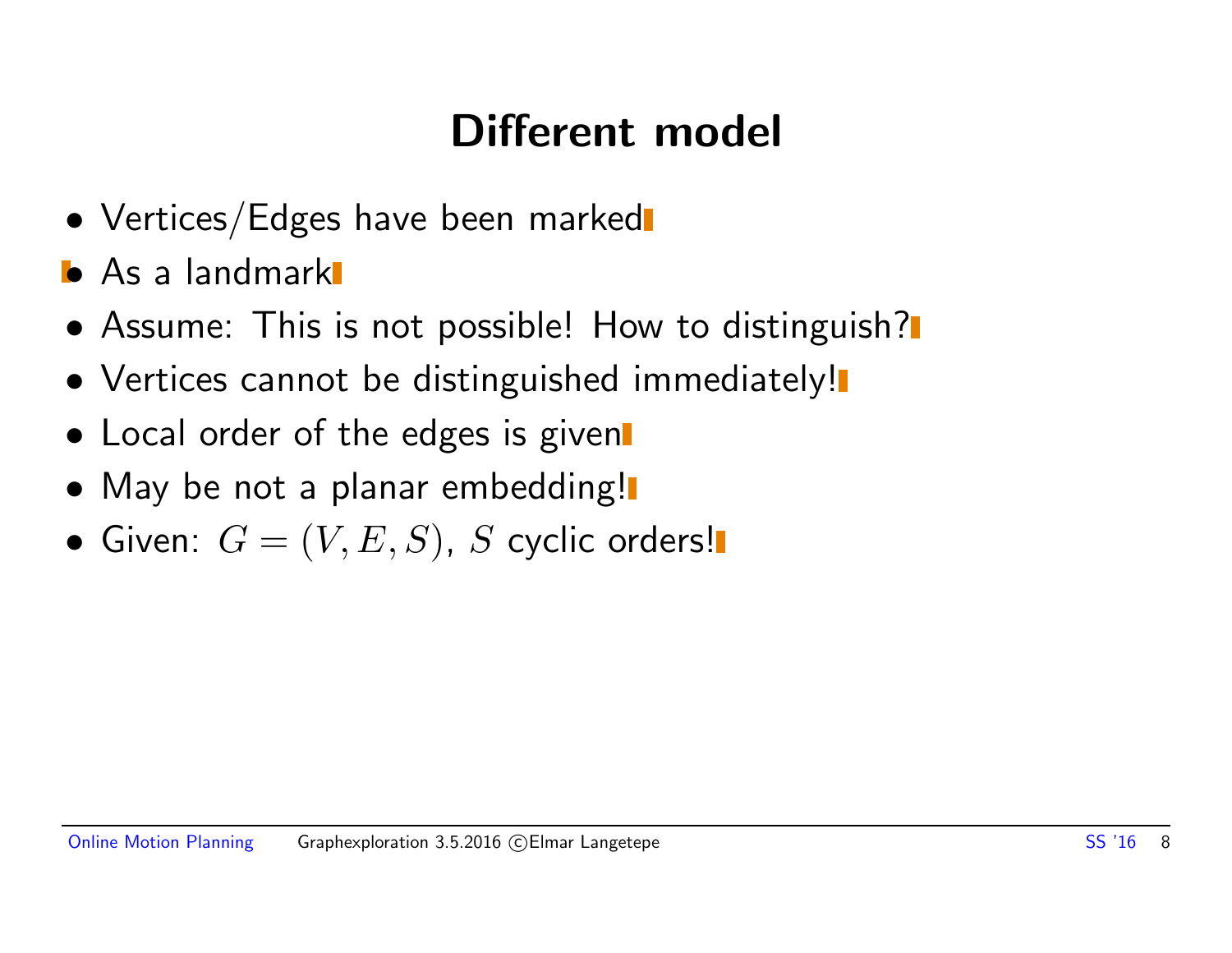#### Different model, local order



From different vertices, permutation! Locally fixed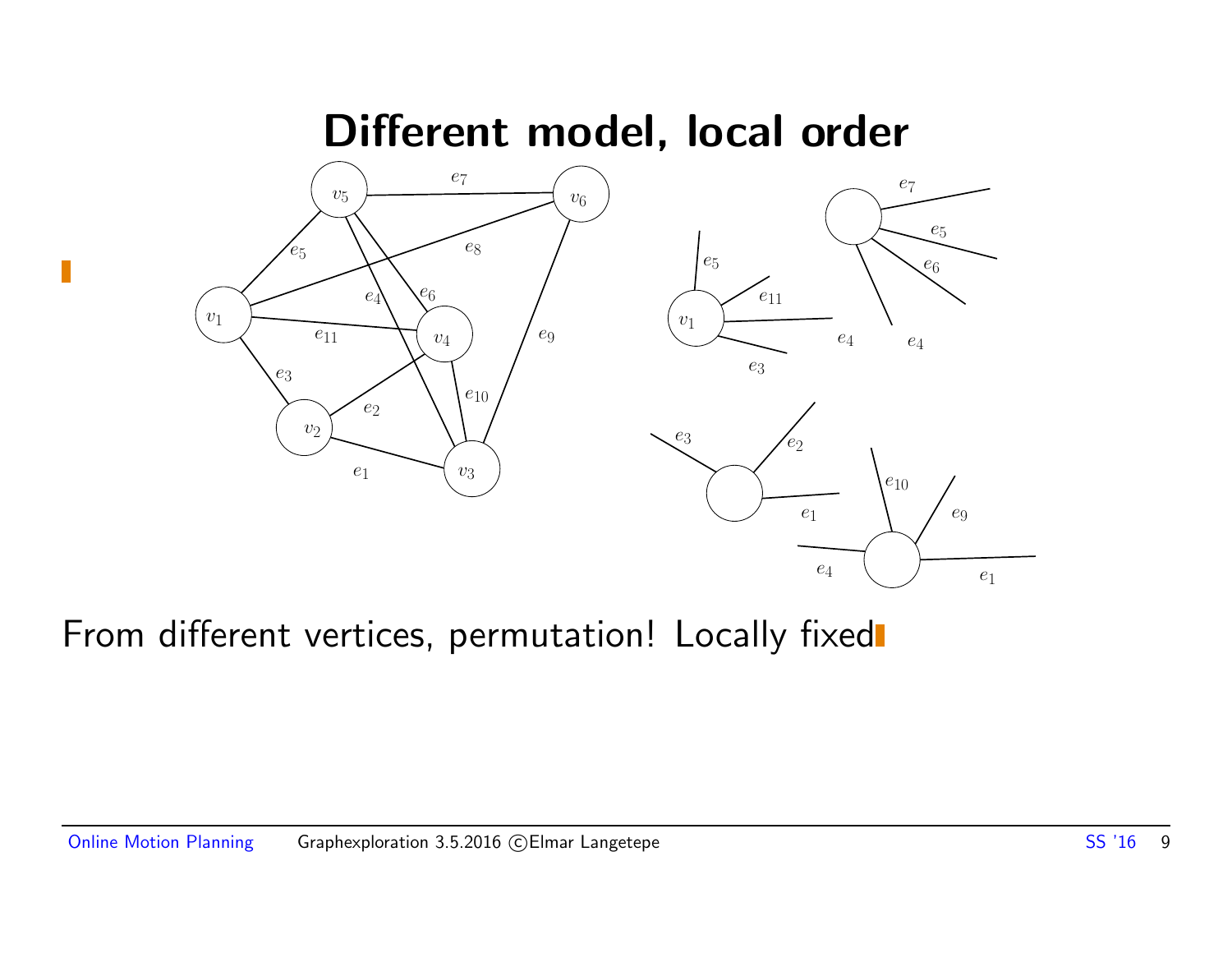# Mapping problem!

- Determine the graph (for navigation!)
- Store all given information
- Marker/pebble is necessary

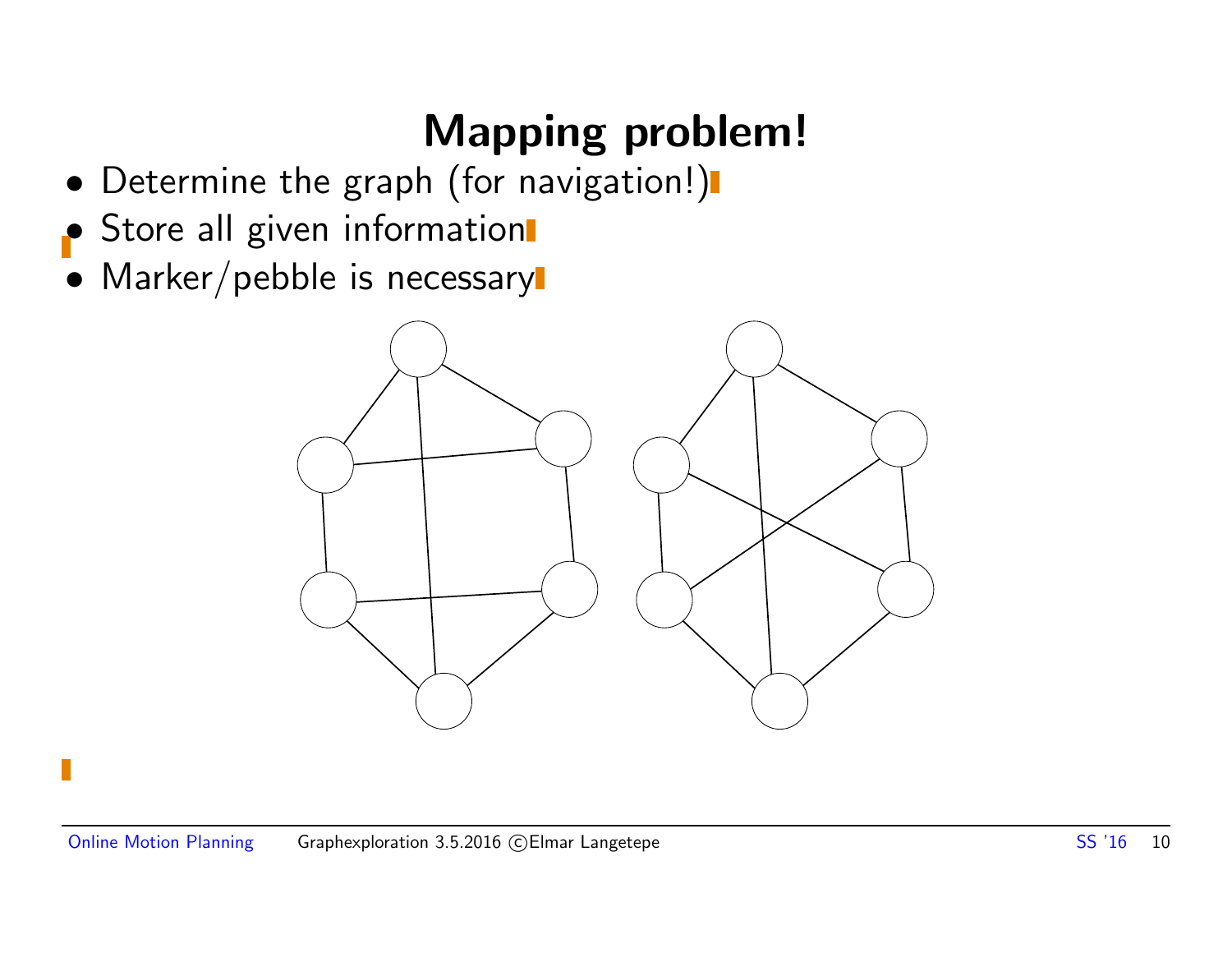# One-Marker Algorithm (Dudek et al.)

- $\bullet$  Maintain known graph  $S$
- $\bullet$  List  $L$  of adjacent unknown edges
- Choose edge  $e \in L$  from some  $b \in S$
- $\bullet$  Visits vertex  $u$
- Put pebble/marker at  $u$
- Search in  $S$  from  $b$  for the pebble  $\blacksquare$
- If marker was not found, add edge $(b, u)$  and vertex  $u$  to  $S$   $\blacksquare$
- $\bullet$  Insert the adjacent edges from  $u$  into  $L$   $\blacksquare$
- If marker has been found at known vertex  $v = u$ , try to search for the edge  $e = (b, v)$  by the order from  $b$
- For this: Place marker onto b, move to b and then in  $S$  back to  $v = u$  along shortest path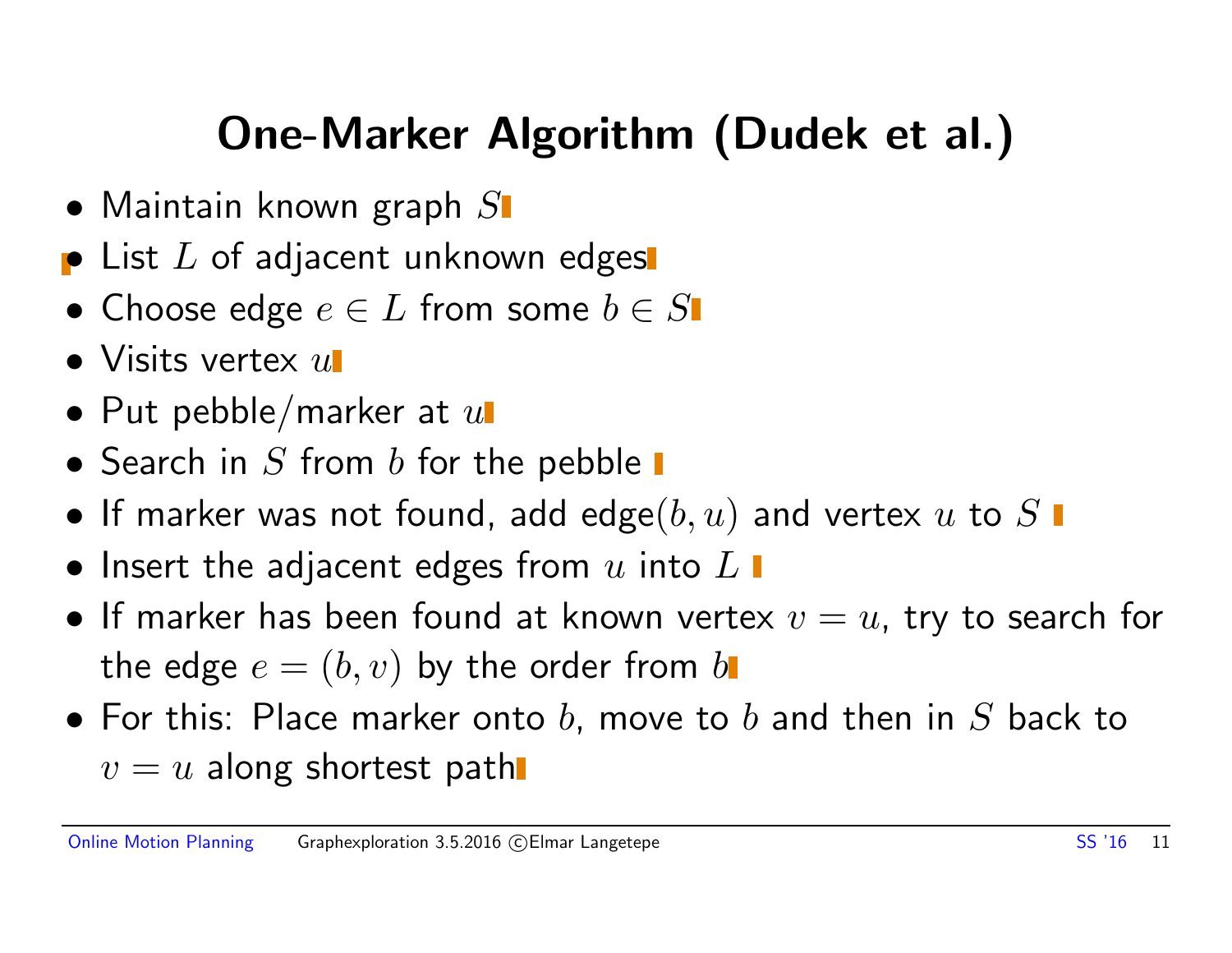- Check the outgoing edges for
- $\bullet$  One will be the right one! Update  $S!$
- **Pseudocode! Exercise!**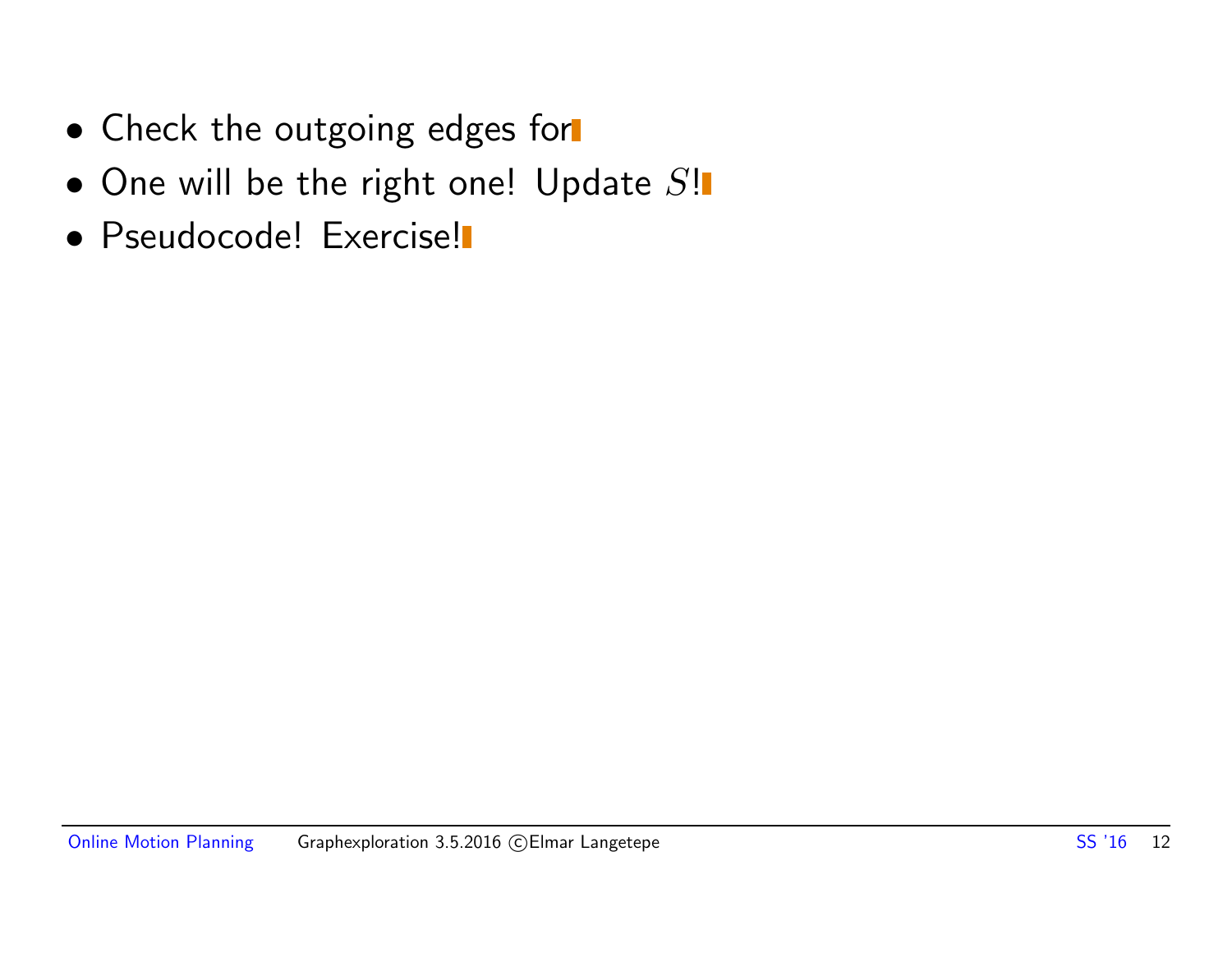## Analysis: One-Marker Algorithmus

- Mechanical cost: Number of steps!!
- Assumption: No loops!
- Set the marker  $O(1)$
- Search for the marker: DFS on vertices  $2|V_S|$
- Bring the marker back, move back:  $2|V_S|$
- Do this for all possible edges:  $O(|E| \times |V|)$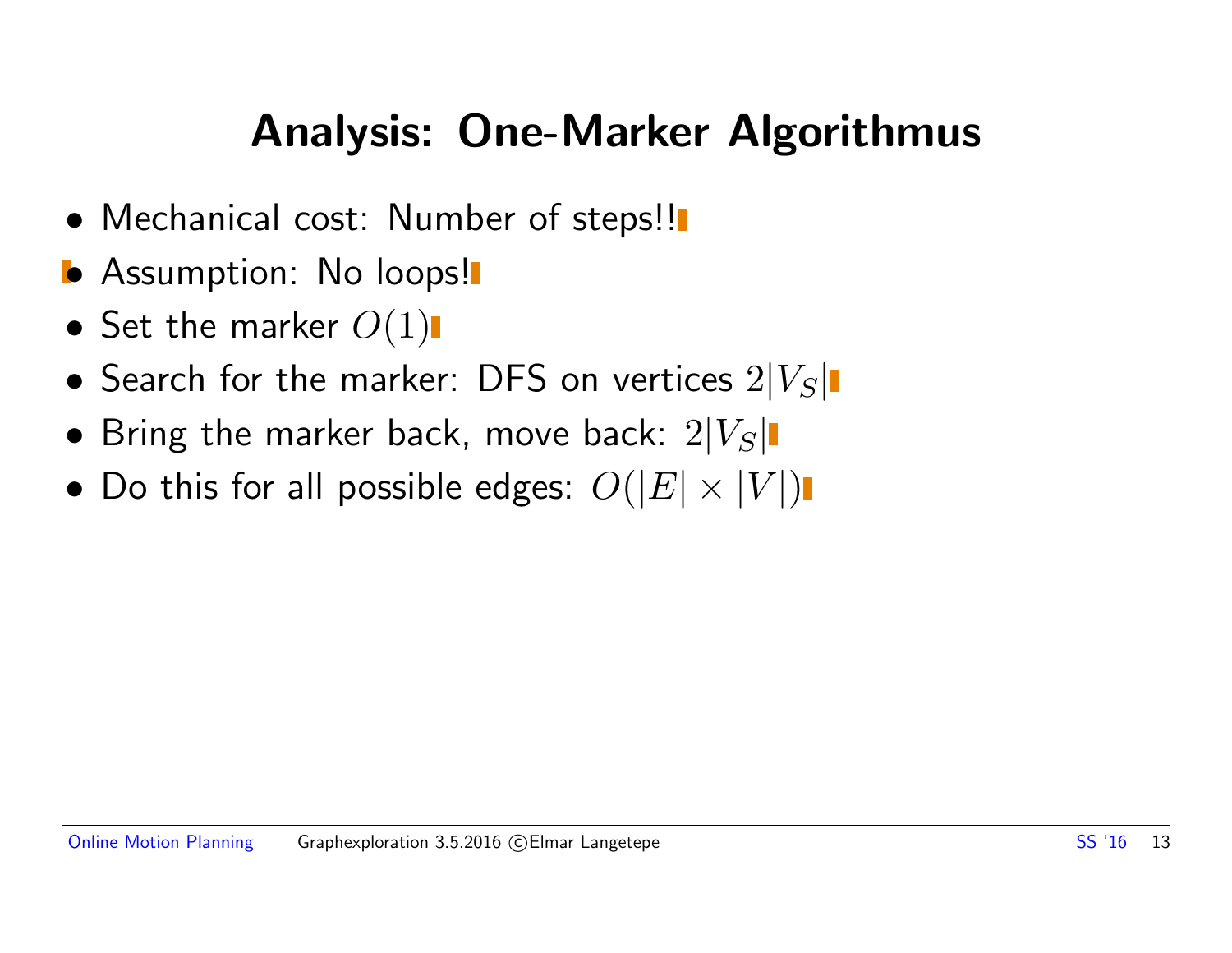## Analysis: One-Marker Algorithm

- Computational cost: Offline!
- **•** Shortest path in graphs
- $\bullet$  Dijkstra:  $O(|E_S| + |V_S| \log |V_S|)$  |
- For any edge
- $O(|E|^2 + |E||V|\log|V|)$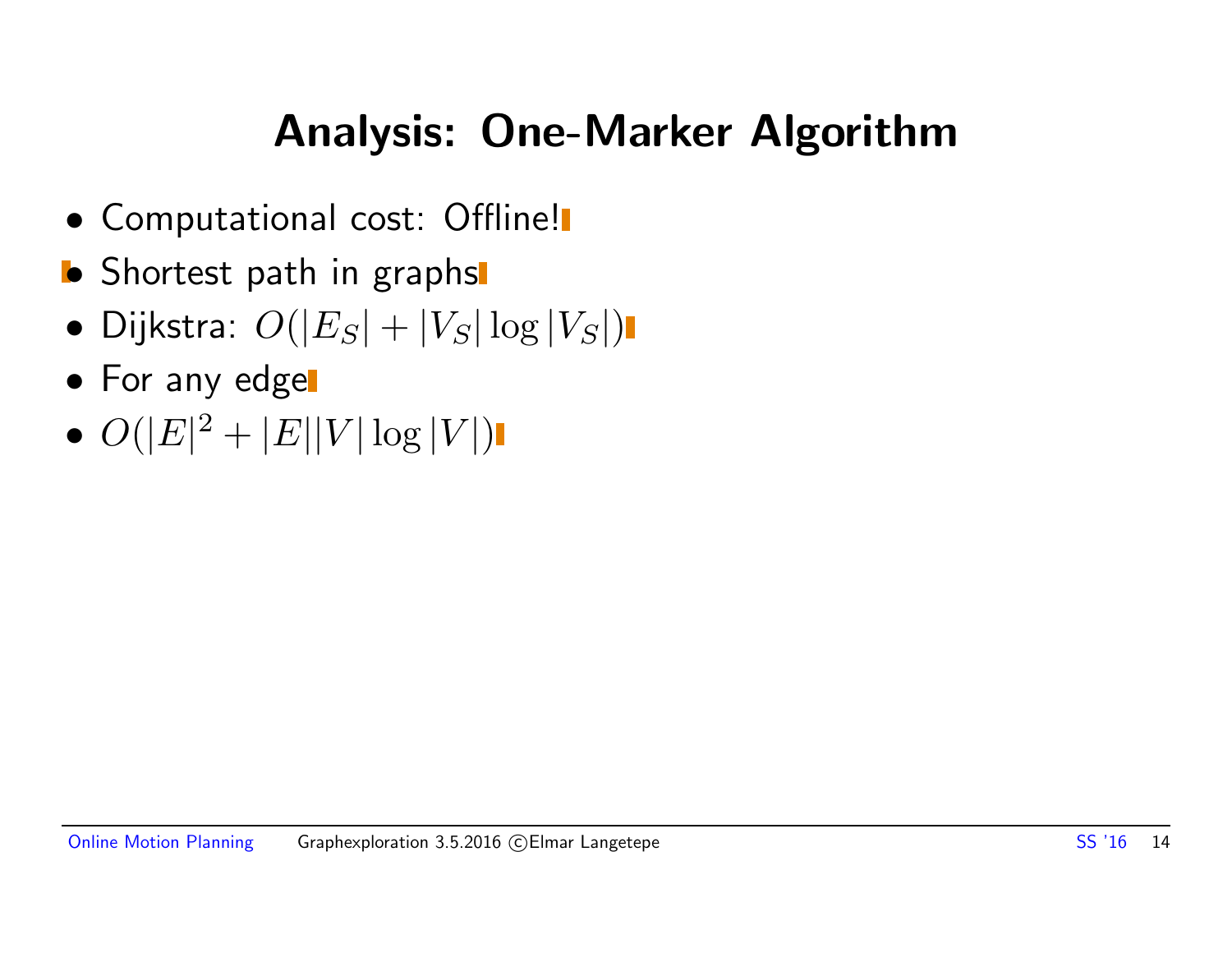# End of graph-exploration

- Labyrinths, grid-graphs, gridpolygons, general graphs
- Graph-exploration: DFS and LB of 2
- Gridpolygons: Simple/general
- SmartDFS  $\frac{4}{3}$ , LB  $\frac{7}{6}$
- STC Alg.  $|C| + |B|$
- Tether/Accumulator/Depth variants:  $\Theta(|E| + |V|/\alpha)$
- Marker Algorithm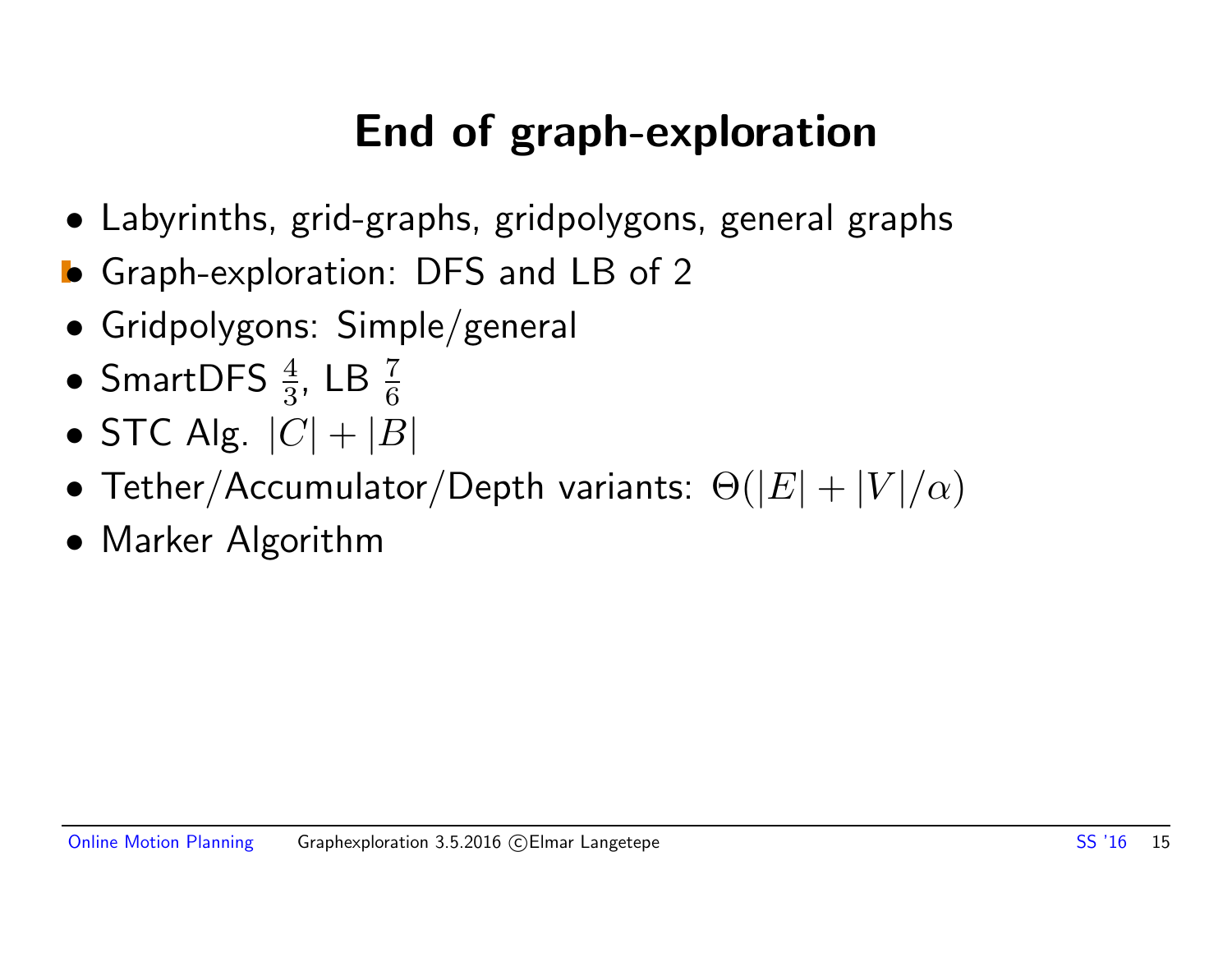# Kap. 2: Polygonal environments

- Set of disjoint simple polygons in the plane einfachen Polygonen
- **•** Boundary polygon
- Different tasks: Searching for a goal/escape from a labyrinth
- Different sensor models
- First: Touch sensor, precise odometrie, escape from a labyrinth

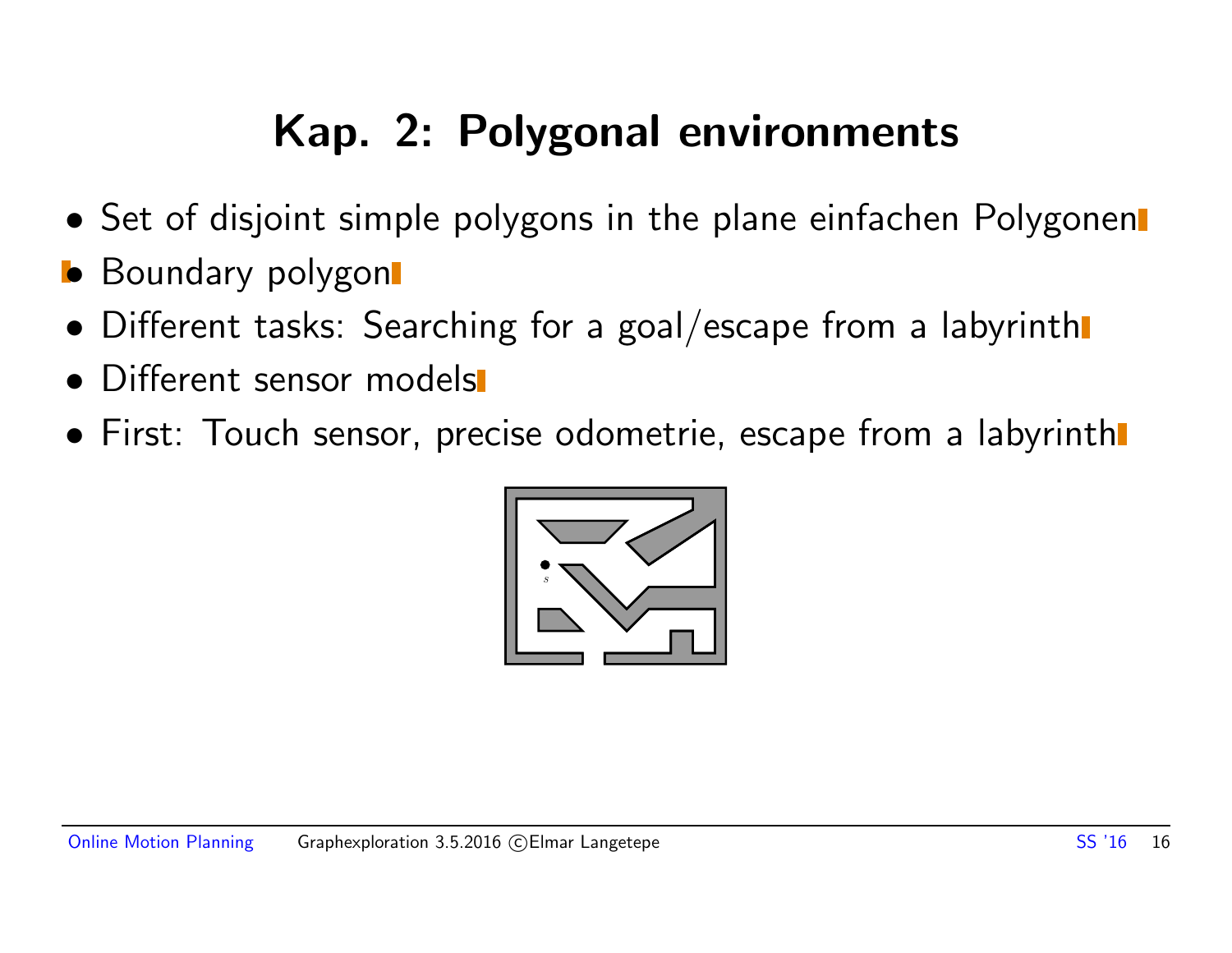## Escape from a labyrinth: Model

- Point-shaped agent
- **•** Touch sensor
- Follow the wall
- Follow a direction (exact)
- Count rotational angles, in total
- No further memory

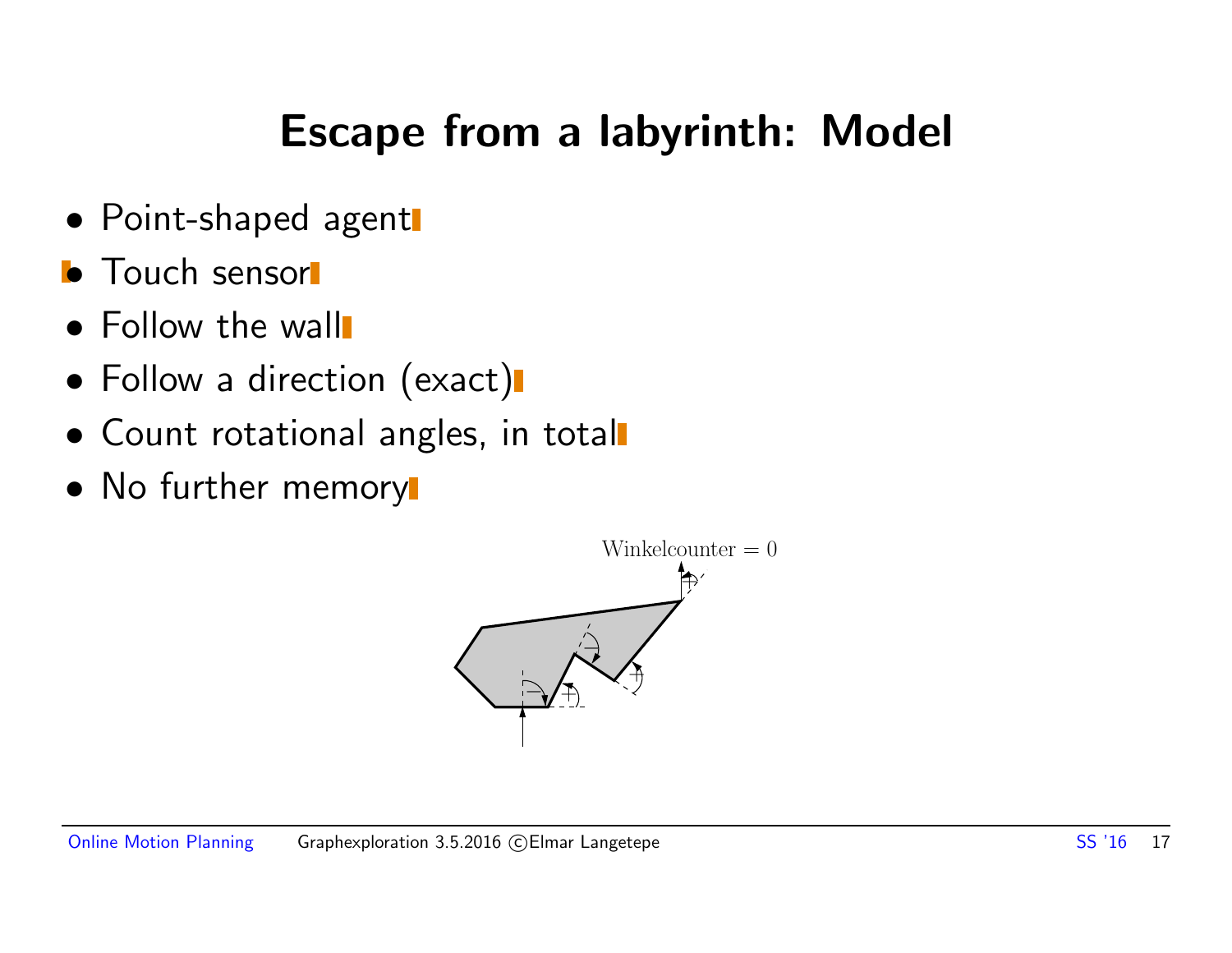# Pledge Algorithm

- 1. Choose angle  $\varphi$ , rotate agent heading in this direction.
- 2. Move into direction  $\varphi$ , until agent reaches the boundary.
- 3. Move right and keep in contact with the wall, Left-Hand.
- 4. Follow the wall by Left-Hand-Rule and sum up the rotational angles, until the overall rotational angle attains value zero, now GOTO (2).

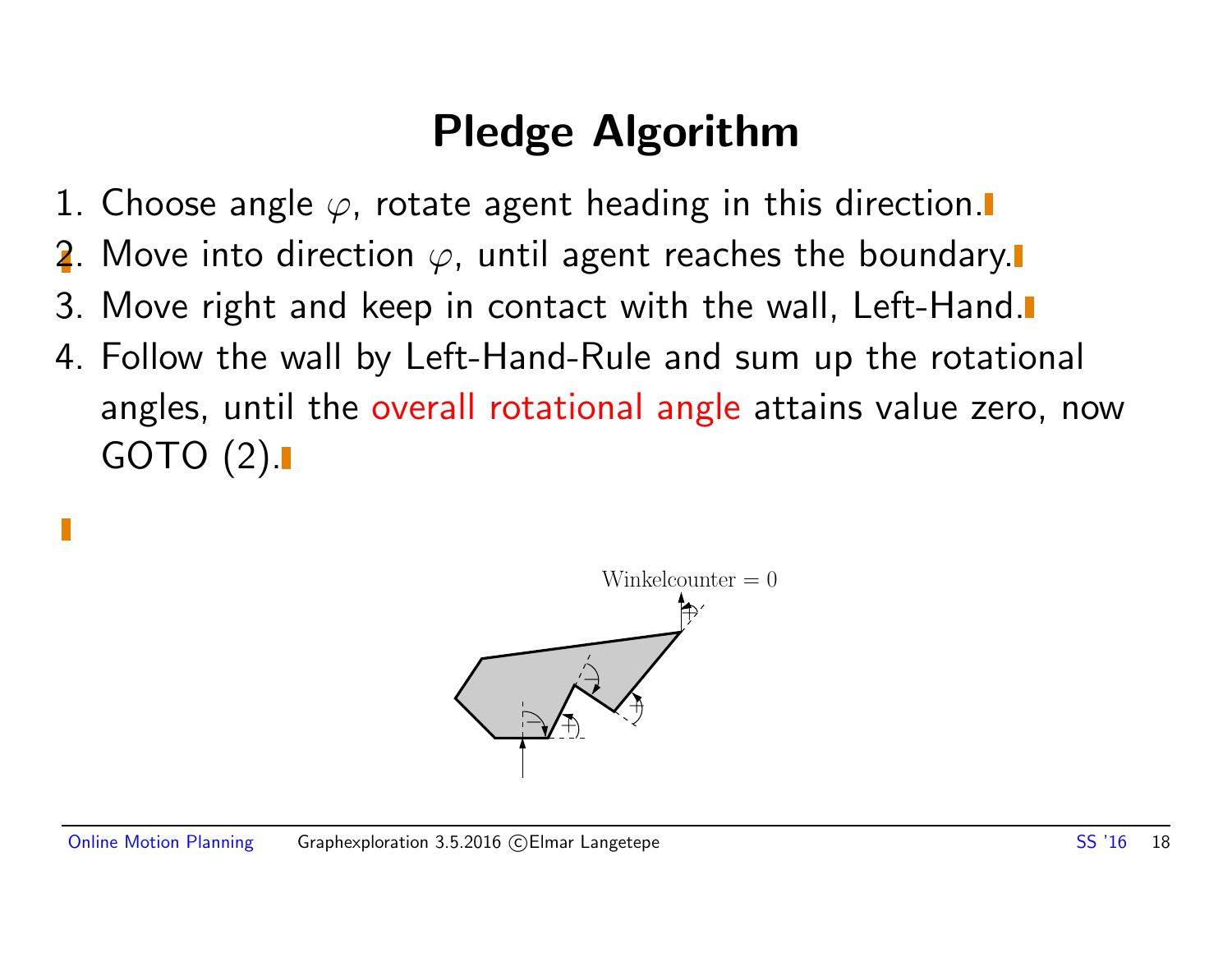# Pledge Algorithm

- Angular counter  $mod 2\pi = 0$ , not sufficient
- **Only Left-Hand-Rule not sufficient**

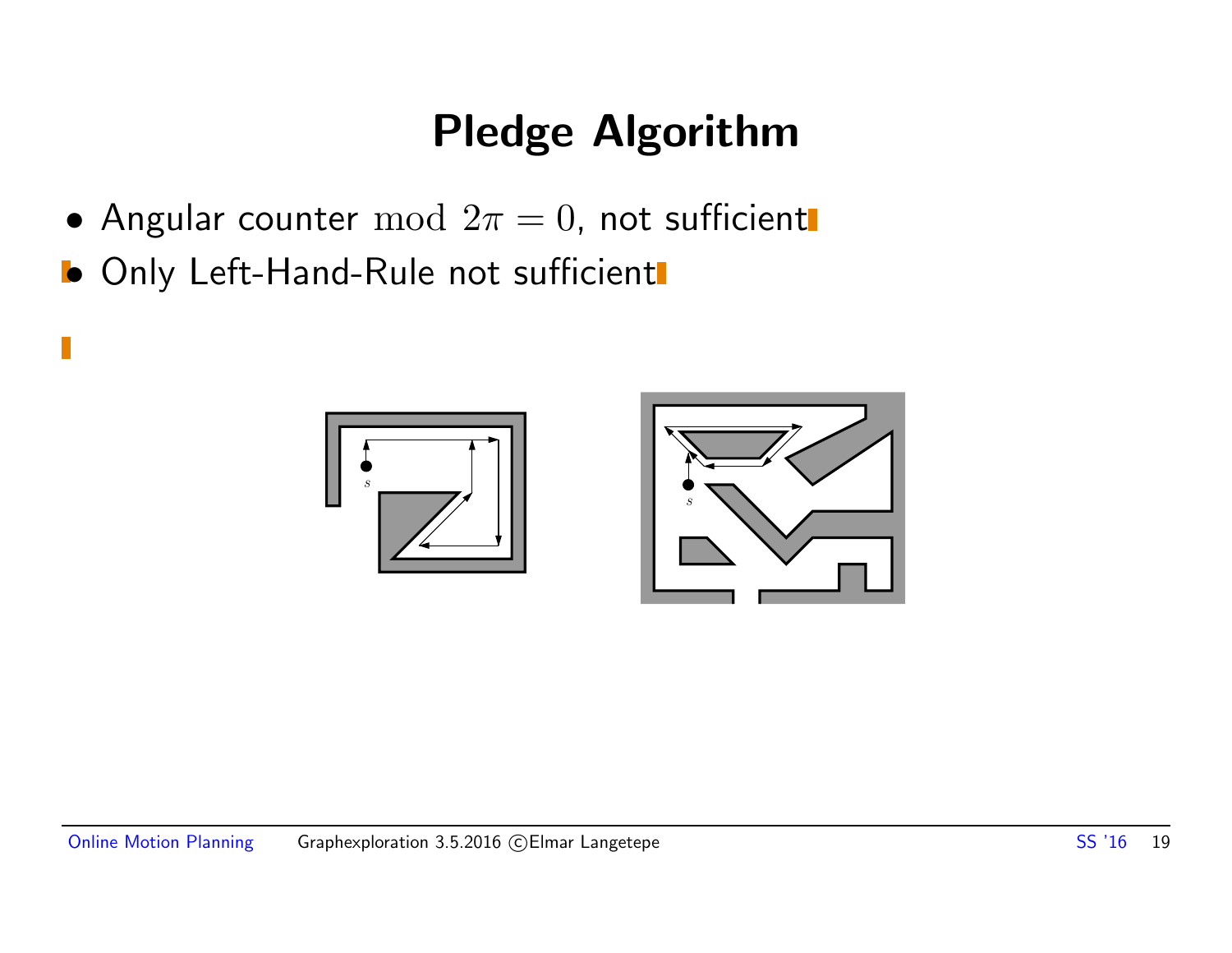# Correctnes, structural properties, non-negative counter

Lemma The angular counter of the Pledge Algorithm is never posiive. **I** 

Proof:

- Zero at the beginning
- Zero, when the boundar is left
- Right turn after hitting the boundary  $\Rightarrow$  negative
- Continuous change, zero  $\Rightarrow$  movement is possible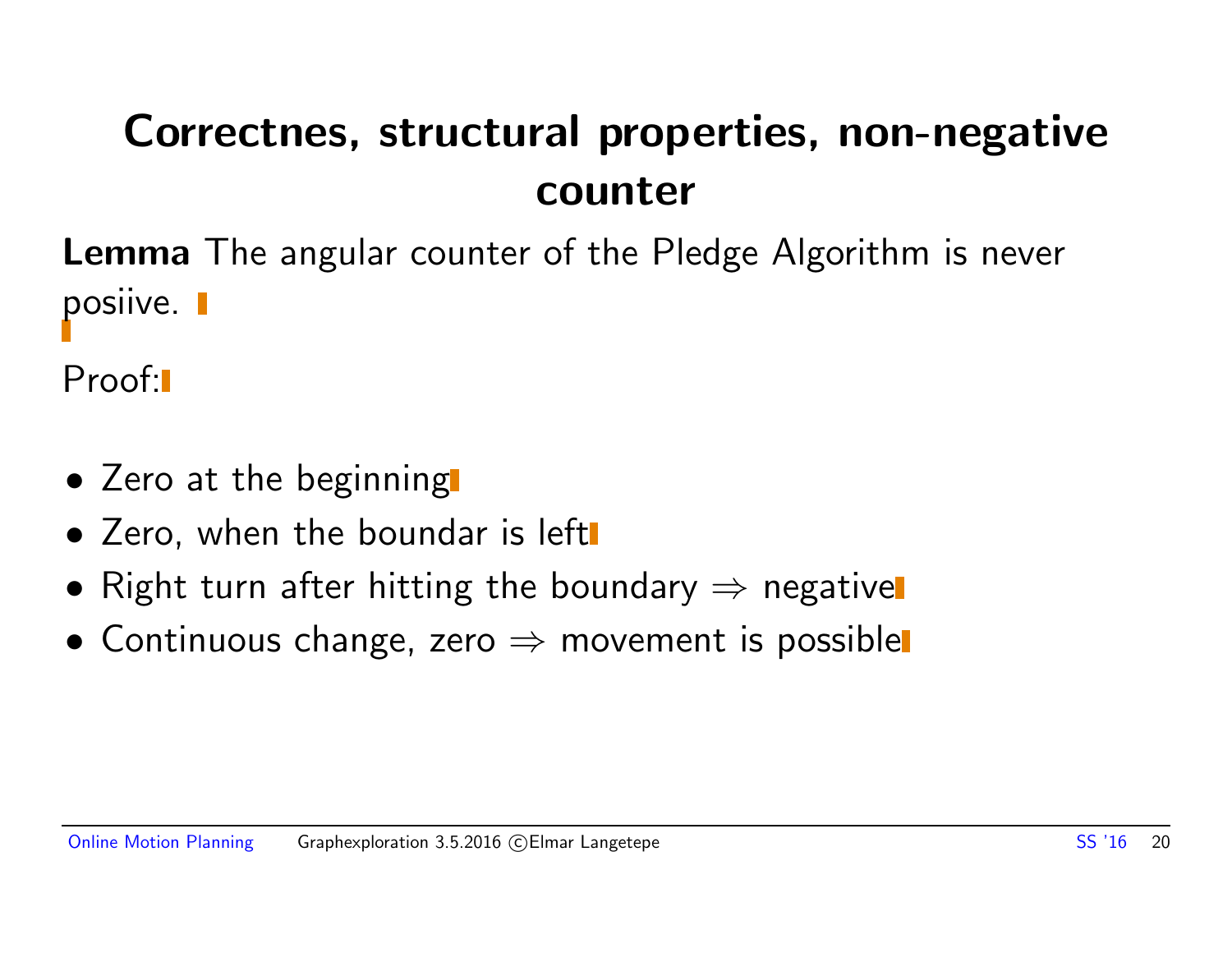Correctness, no-success, finite path repeated Lemma If the agent does not leave the labyrinth, after a while the agent repeatedly follows the same finite path,  $\Pi_{\circ}$ , again and again.  $\blacksquare$ 

Beweis:

- Path is a polygonal chain
- Vertices I: Vertices of the polygons
- Vertices II: Hit-Points on the edges  $\blacksquare$
- Correspond to vertices of type I.
- Finite set S of possible vertices of the path
- The same counter value at the same vertex  $\Rightarrow$  the same path again and again
- Assume: Never the same value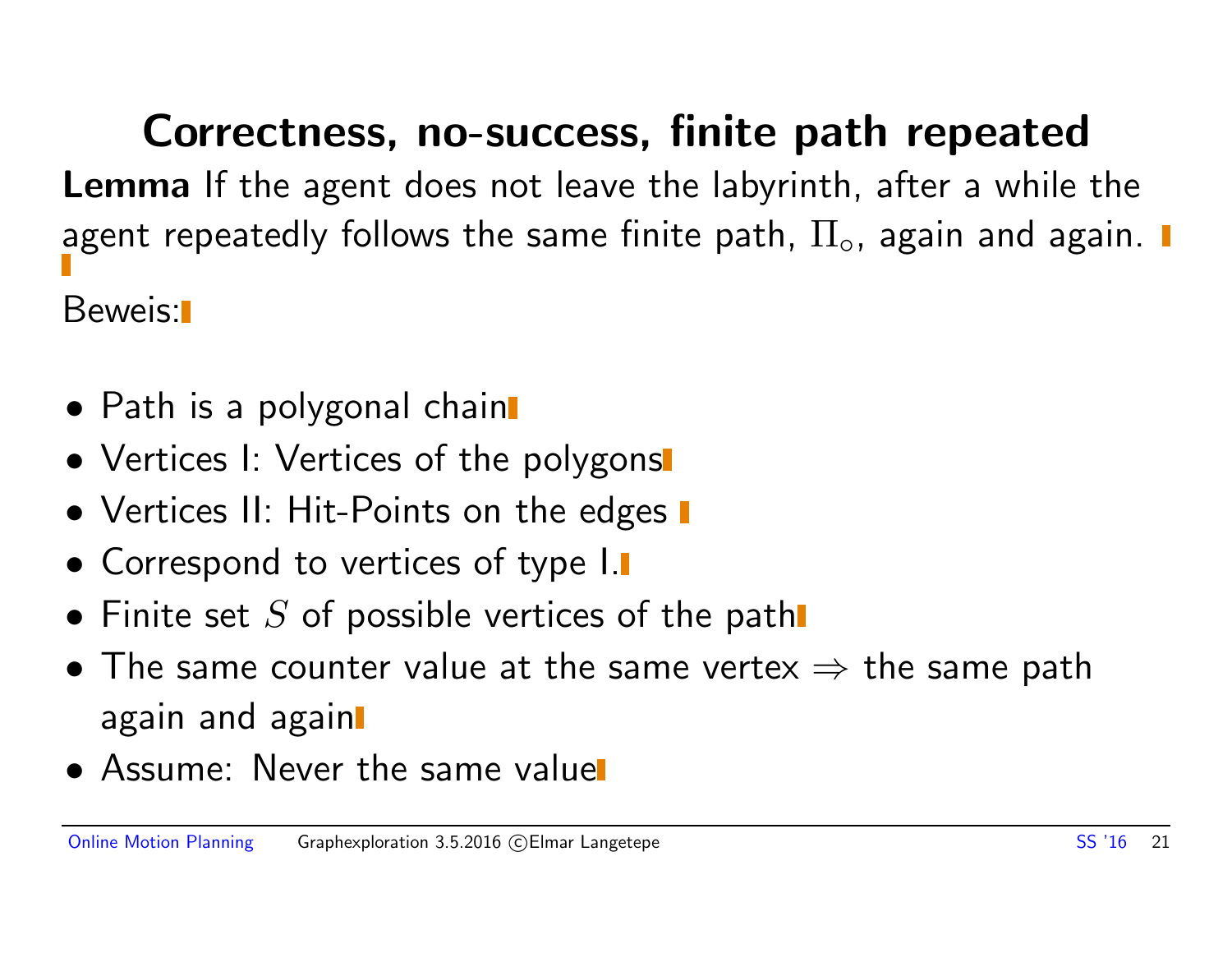- Case 1: After a while no more leaves from the boundary  $\Rightarrow$  always the same path along one polygon
- Case 2: More than  $|S|$  leaves (infinitely ofthe)  $\blacksquare$
- $\bullet \Rightarrow$  at least twice with the same value 0 at the same vertex, contradiction!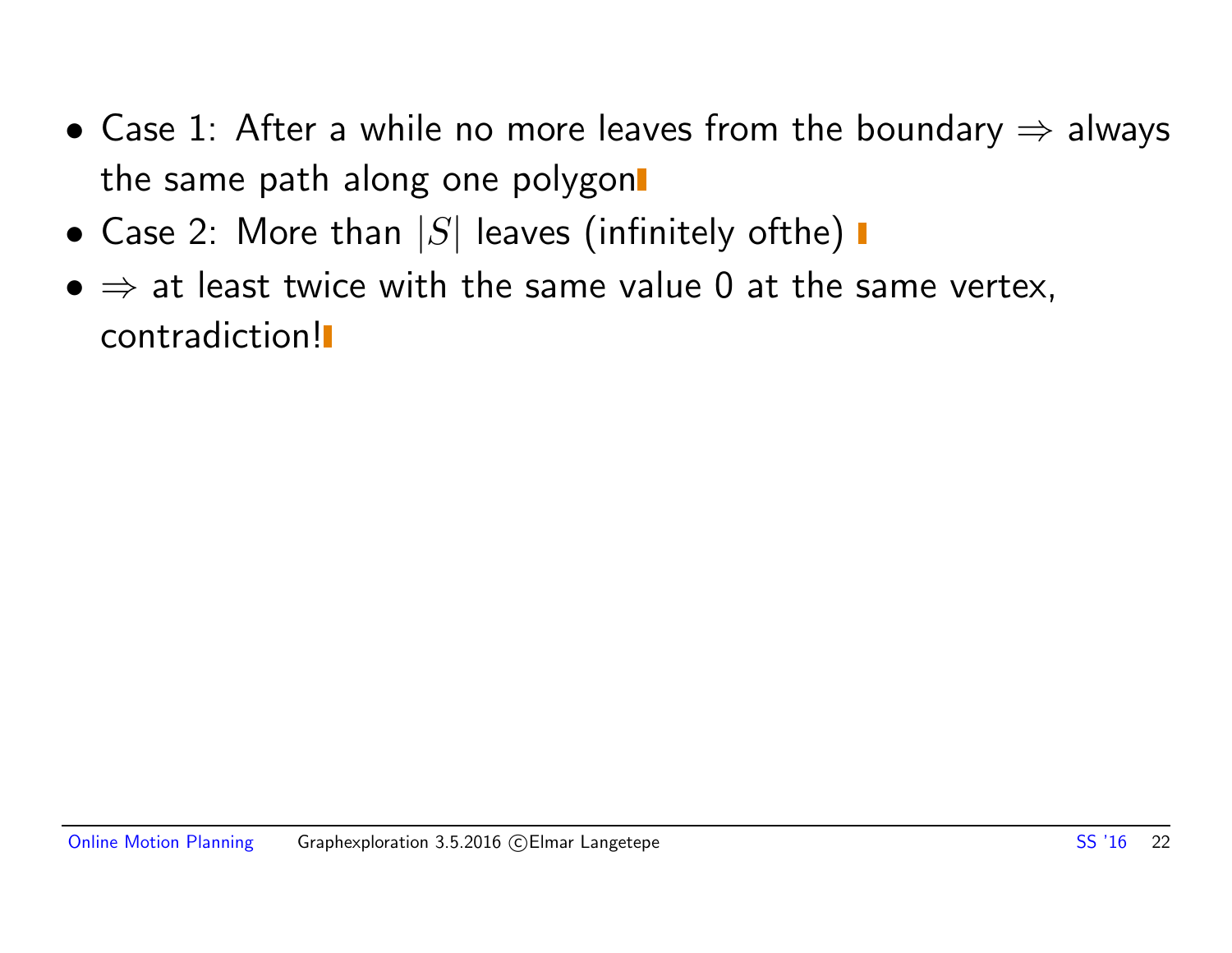#### Correctness:  $\Pi_{\circ}$  no self-intersection

Lemma Asumme the agent does not leave the labyrinth by Pledge and let  $\Pi_{\circ}$  be the repeated path.  $\Pi_{\circ}$  has no self-intersections.  $\blacksquare$ 

Difference: Intersection/Touching



Intersection only at the boundary! All free paths run in parallel!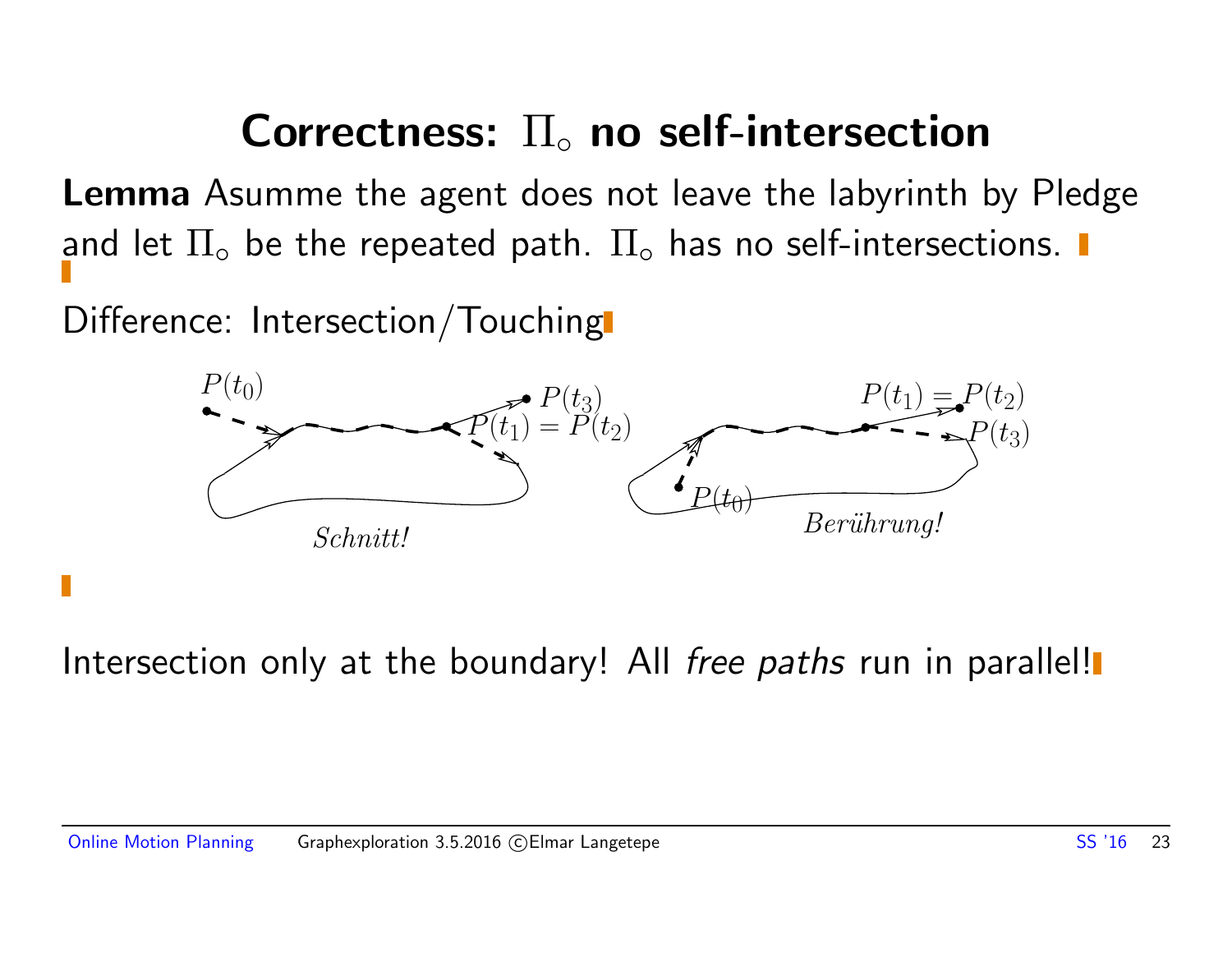#### Correctness:  $\Pi_{\circ}$  no self-intersection

- Proof: Ass. Intersection! Two parts one of which is free, say  $B$
- Shortly behind  $z$  angular counter  $C_A(z')$ ,  $C_B(z')$
- $\bullet$   $C_B(z') = -\beta$  and  $C_A(z') = -\beta + 2k\pi$  for  $k \in Z$

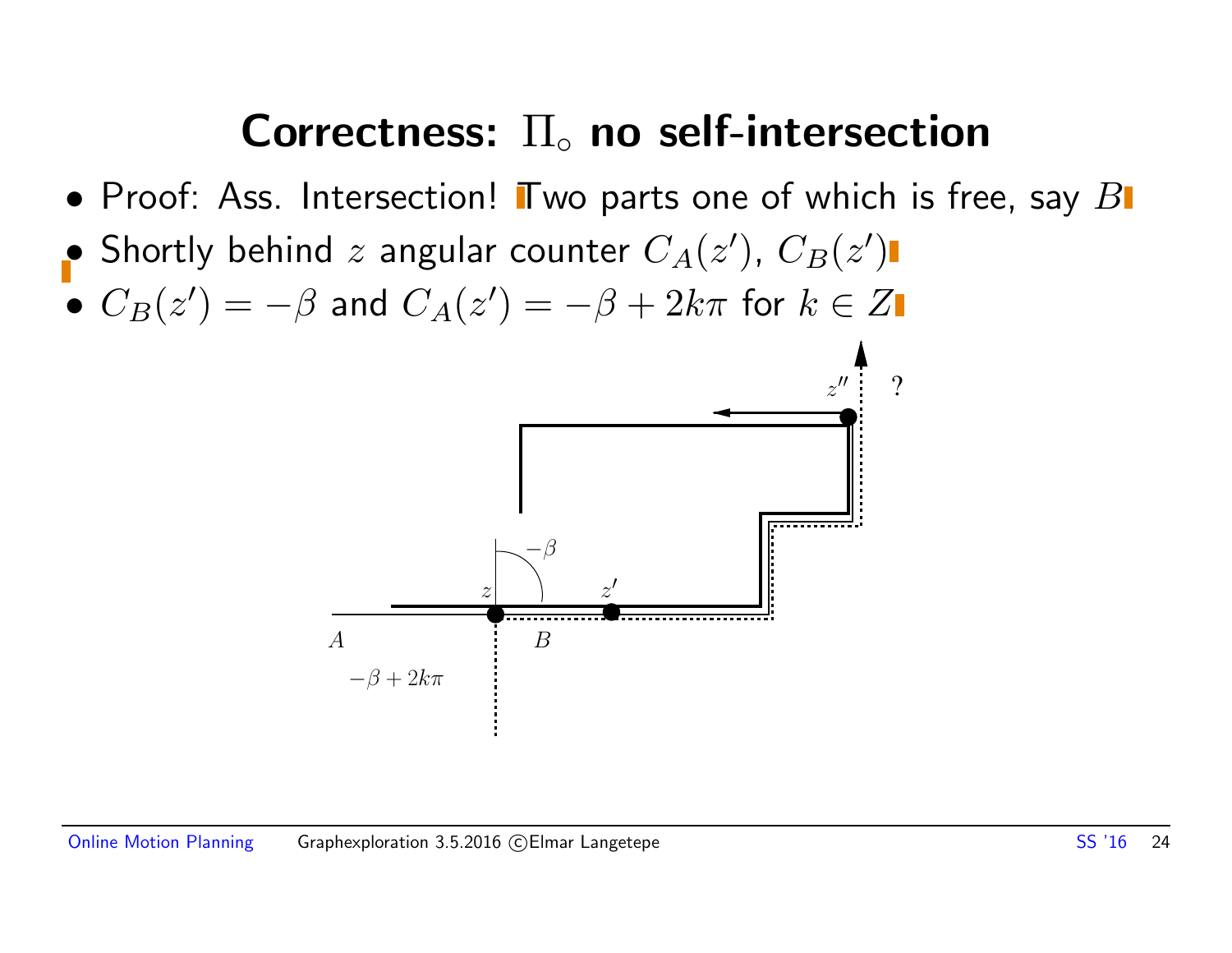#### Correctness:  $\Pi_{\circ}$  no self-intersection

- $C_B(z') = -\beta$  and  $C_A(z') = -\beta + 2k\pi$  for  $k \in Z$
- $k = 0$ ? A and B are the same! Contradiction!
- $\bullet$   $k > 0$ ? Lemma,  $C_A(z')$  negative
- $\bullet$  Means  $k < 0$  and  $C_A(p) < C_B(p)$  for all  $p$  from  $z'$  to  $z''$
- $\bullet$  Path  $B$  leaves the obstacle first, no intersection!!!

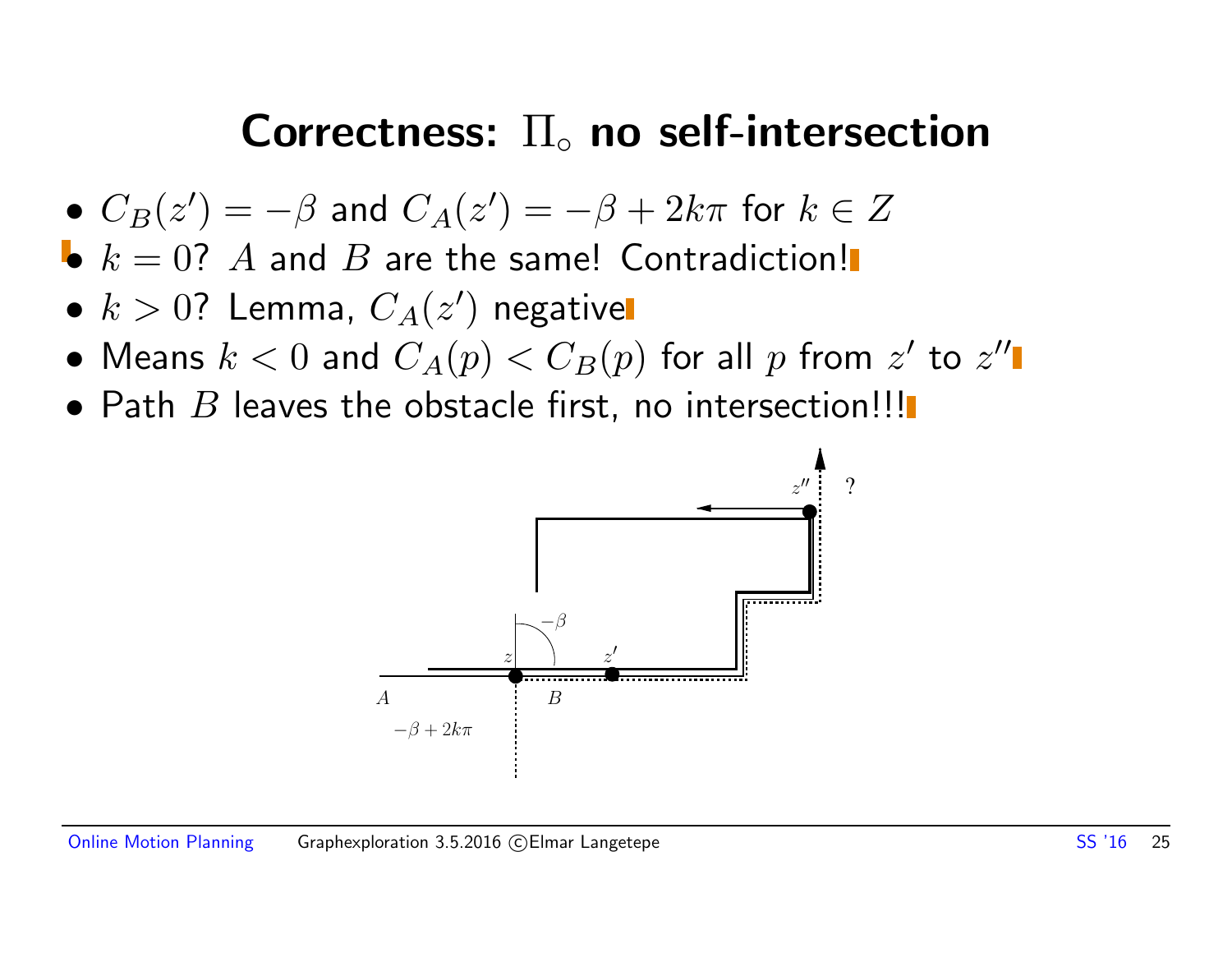# Correctness proof

**Theorem** For any labyrinth and any starting position the pledge-algorithm will leave the labyrinth, if this is possible.  $\blacksquare$ Beweis:

- Ass.: Agent does not reach the boundary
- Lemma Path  $\Pi_{\circ}$  again and again
- Lemma No intersections
- Orientations of  $\Pi_{\circ}$ : 1) cw-order 2) ccw-order
- 2)  $+2\pi$  per full round, finally positive, contradiction
- Means 1)  $-2\pi$  per full round
- Remains negative after a while. Moves around obstacle!
- Orietation: cw-order, Left-Hand  $\Rightarrow$  Enclosed!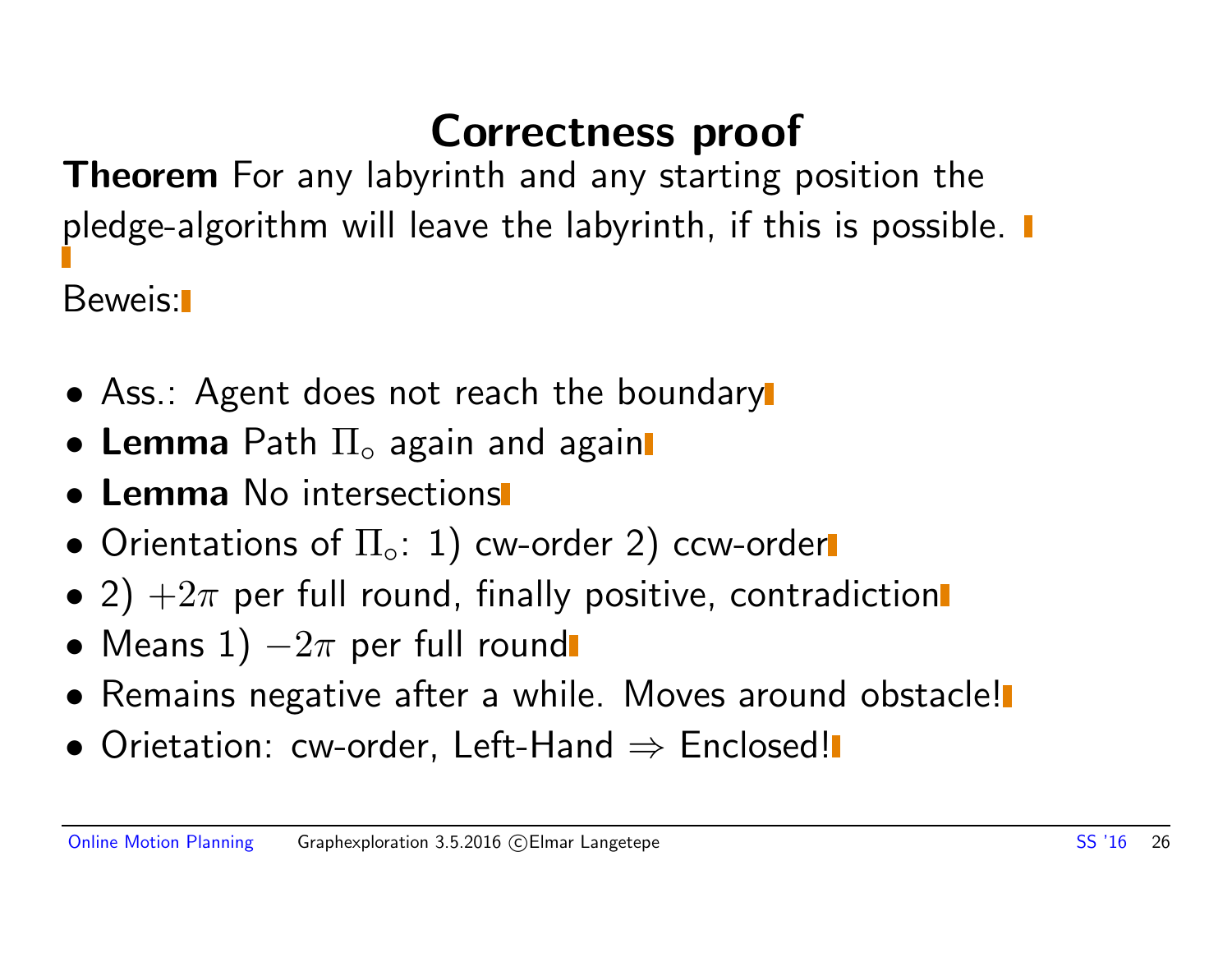# Pledge algorithm with sensor errors

- Possible errors?
- Left-Hand-Rule, stable! I
- Counting rotational angles!  $\blacksquare$
- Hold the direction in the free space!  $\blacksquare$
- For example: Compass! **I**
- Full turns ok, but not precisely!  $\blacksquare$
- Leave the obstacle slightly too early or too late!
- The main dircetion can be hold!
- Still correct?

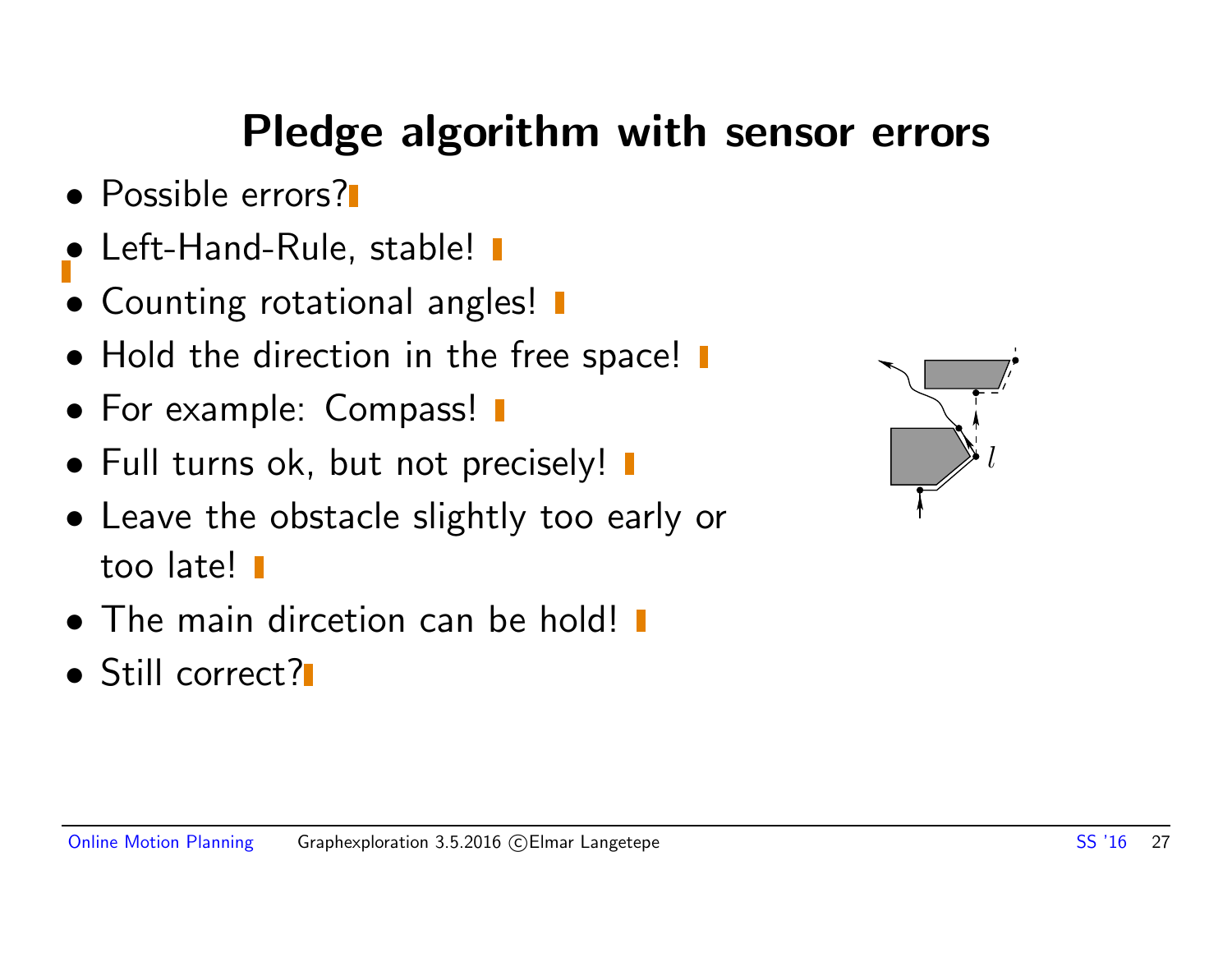# Notation/Model

- Curves of the work-space  $\blacksquare$
- Angular counter, position (Referenzpunkt):  $C(t) = (P(t), \varphi(t))$ mit  $P(t) = (X(t), Y(t))$
- For simplicity: point-shaped agent
- $\bullet$  Hit-Point obstacle:  $h_i$
- $\bullet$  Leave-Point obstacle:  $l_i$
- Boundary:  $C_{\text{halb}}$ , Free-Space:  $C_{\text{freq}}$

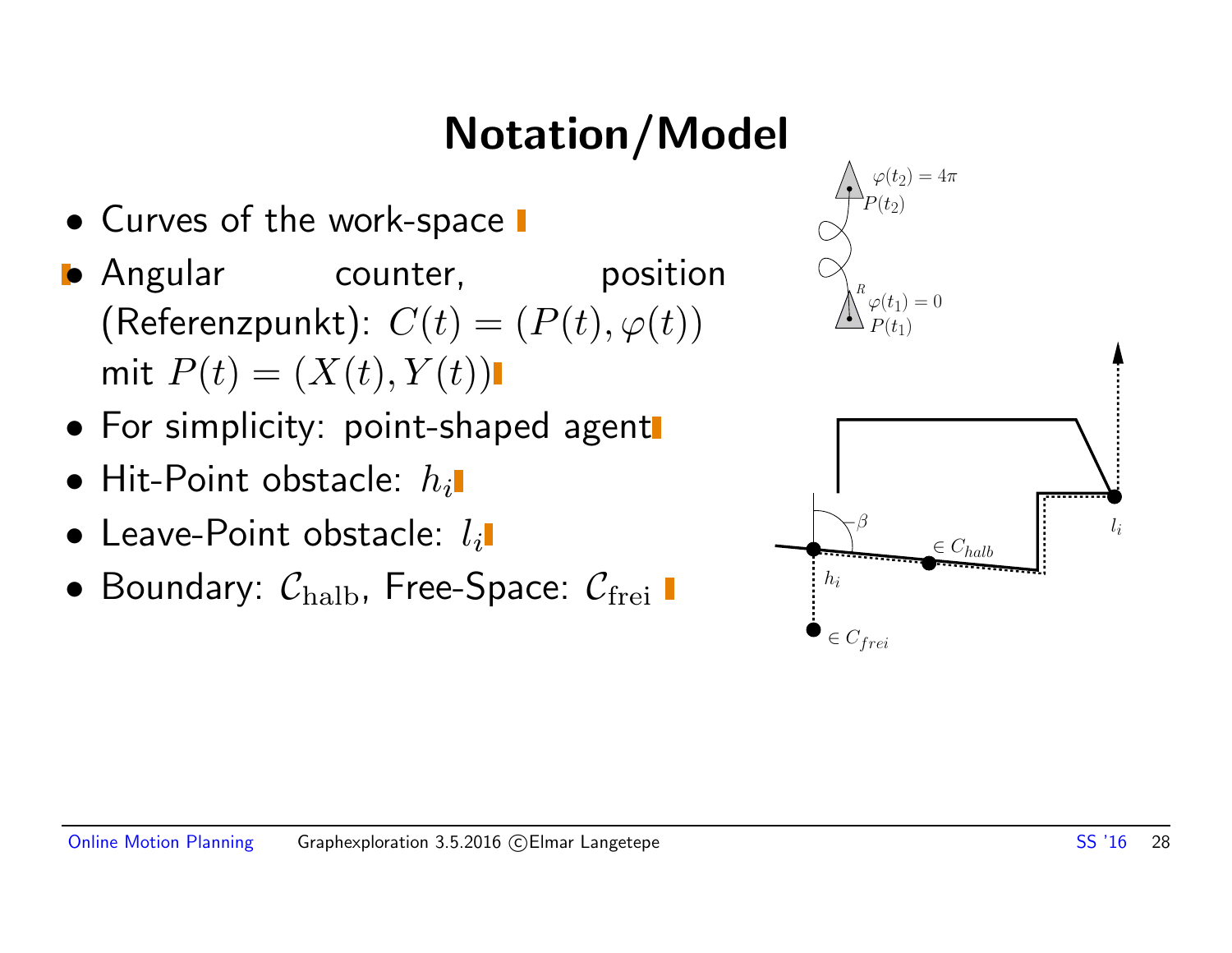# Typical errors!

- Avoid infinite loop  $\blacksquare$
- **•** Leave into free space: Extreme direction error
- Or small errors sum up to large error
- Infinite loops!
- Condition: Leave direction has to be globally stable!  $\blacksquare$